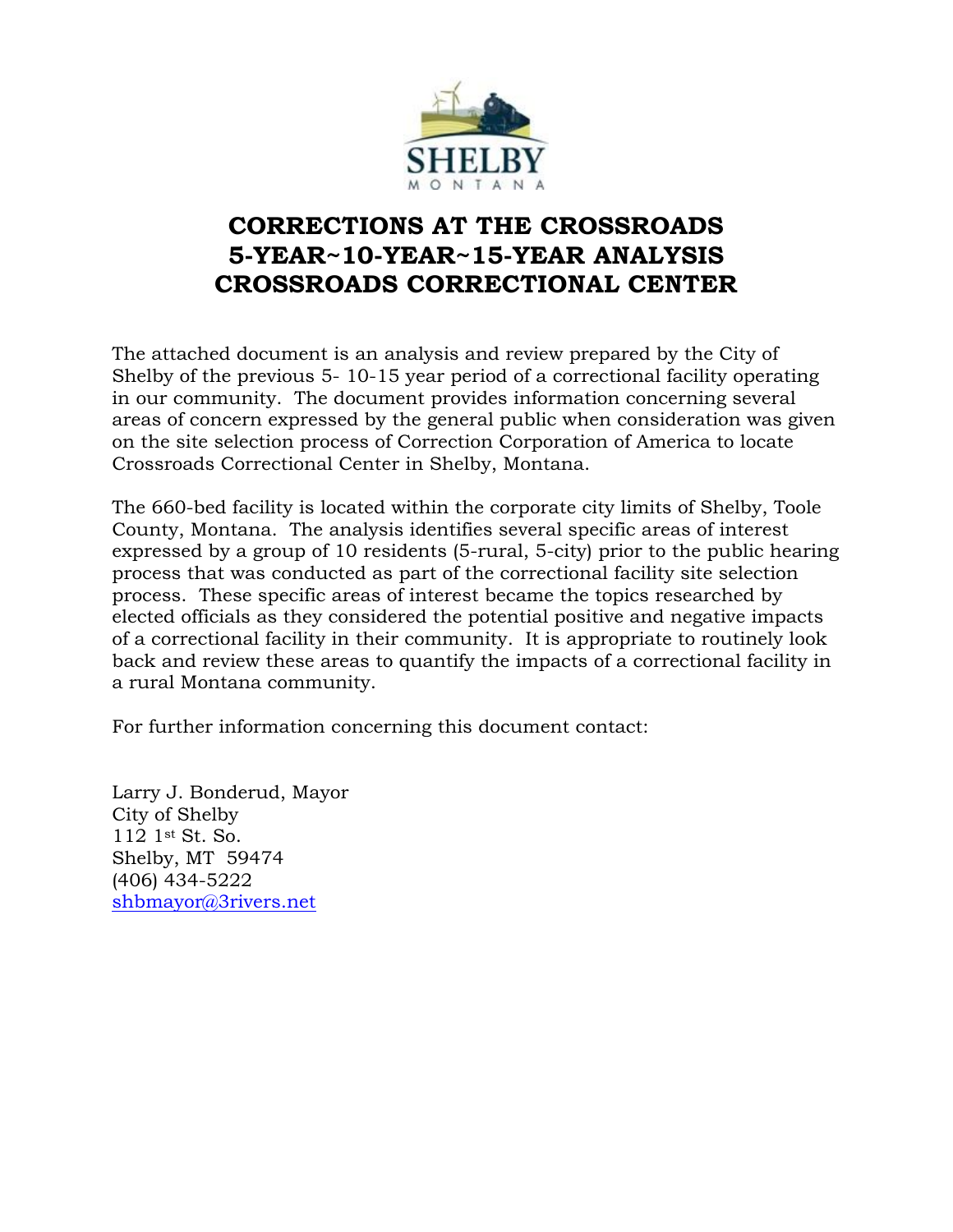# **Crossroads Correctional Center 5-10-15 Year Analysis**

### **SAFETY**

### A. **Escapes**

**2000-2005:** As reported by Crossroads Correctional Center, there have been no escapes reported at the facility. There was a related event, as the private prisoner carrier transporting several inmates from the Shelby facility reported an escape attempt while purchasing lunch for the inmates while transporting them to the state prison in Deer Lodge. The incident occurred 180 miles south of Shelby. All inmates were captured. **2009 Update:** In the 10 year period, no escapes or attempts have been made at Crossroads Correctional Center.

**2014 Update:** In the 15 year period, no escapes or attempts have been made at Crossroads Correctional Center.

### *B.* **Crime Rates**

**2000-2005:** According to Under-sheriff, Mike Lamey, officers did find their schedules varying to allow for activities associated with Crossroads Correctional Center. As evidenced in the Montana Board of Crime Control Statistics, the Toole County crime rate and crime index has decreased by approximately one-half since the correctional facility has opened. A report of activity will be presented by the Toole County Office of Public Safety in the near future. *(Appendix, Section A: Montana Board of Crime Control Statistics; Section J: Toole County Office of Public Safety Report)*

**2009 Update:** The Toole County Office of Public Safety has conducted a study of the impact of the Crossroads Correctional Center on the Toole County Department of Public Safety from 2005 to 2008. The study looked at 4 areas of impact. The areas include Civic Process, Criminal Investigation, Detention Issues and Other Impacts. The final conclusion of the study indicated that CCC accounted for approximately 1320 man hours expended by the Toole County Office of Public Safety over the last four years averaging 330 man hours per year*. (Appendix, Section J: Toole County Office of Public Safety Report; Section K: Toole County Office of Public Safety Impact Study)*

**2014 Update:** The Toole County Office of Public Safety has conducted a follow up study to the 10-year analysis. The study shows a slight yearly increase in activity. *(Appendix-Section L: Toole County Department of Public Safety CCC 15-Year Impact Report)*

### C. **Welfare**

**2000-2005:** Social Services reported no increase in the numbers of individuals on assistance as a direct result of the correctional facility. It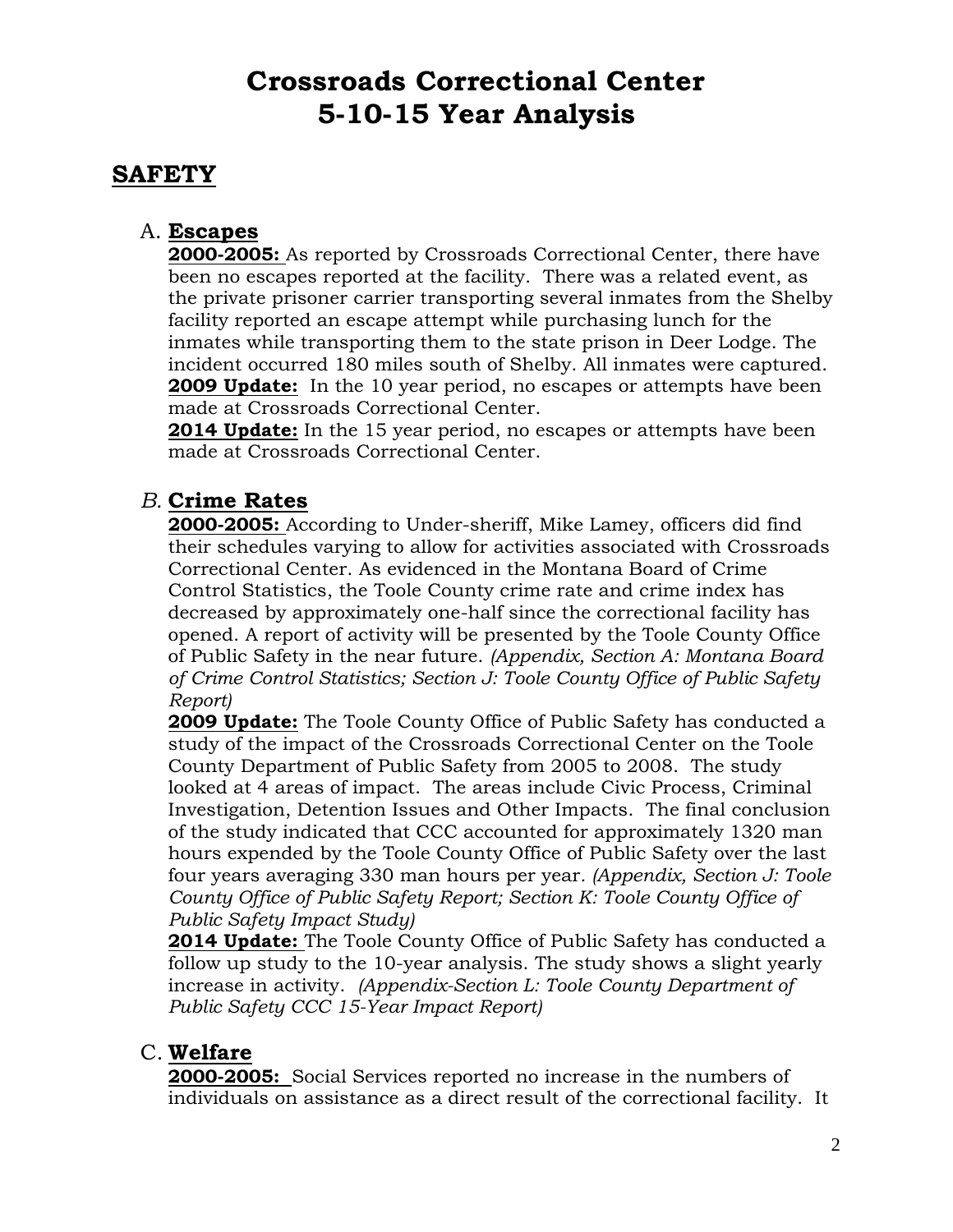was noted that many of those individuals who were receiving assistance were taken off the welfare rolls as they garnered employment with the correctional facility.

**2009 Update:** The number of Families Achieving Independence in Montana (FAIM) has remained relatively the same from 1998 to 2008. Before CCC opened, there were13 families enrolled in the FAIM program. In 2007, only 11 families were enrolled. Medical Assistance numbers went from 339 in 1998 to 322 in 2007 with some fluctuations in the interim years. Food Stamps have remained fairly constant although the Department of Public Health & Human Services reports large fluctuations from month to month on number of recipients. *(Appendix, Section B: Montana Department of Public Health & Human Services Statistics)*

**2014 Update:** The FAIM\* statistic is no longer available, but the number of TANF~ Temporary Assistance for Needy Families has fluctuated over the last 5 years with as many as 13 cases and as few as 5 cases. The amount of medical assistance with Medicaid has steadily increased over the last 5 years. (*Appendix, Section B: Montana Department of Public Health & Human Services Statistics)*

### D. **Prison Release**

**2000-2005:** CCC officials report no problems with prisoner release situations. Many of the inmates are from areas outside the area and are anxious to leave this area and return to their homes and families. The average length of stay for inmates at Crossroads Correctional Center is 24 months.

**2009 Update:** The average length of stay for inmates is now 475.48 days (approximately 16 months). CCC officials report that inmates are generally picked up by relatives or friends or taken to the Great Falls bus depot upon release.

**2014 Update:** The average length of stay for State inmates is 643.73 days (just over 21 months) and 35.01 days for Federal inmates.

#### E. **Work Release**

**2000-2005:** The correctional facility will not establish an unsupervised work release program. It is anticipated that in 2005 a supervised work program will be enacted to allow inmates to perform work at or on public facilities and roadways in the community. A local opinion survey indicated strong support in the community for this type of program. **2009 Update:** A supervised work release program has not been initiated at Crossroads Correctional Center. Inmates do receive training in carpentry, food service training, safety training, chemical training and laundry training.

**2014 Update:** Currently, there is a supervised work release program at the facility. The City of Shelby reports this program has provided thousands of dollars in manpower time in restoration work at Historic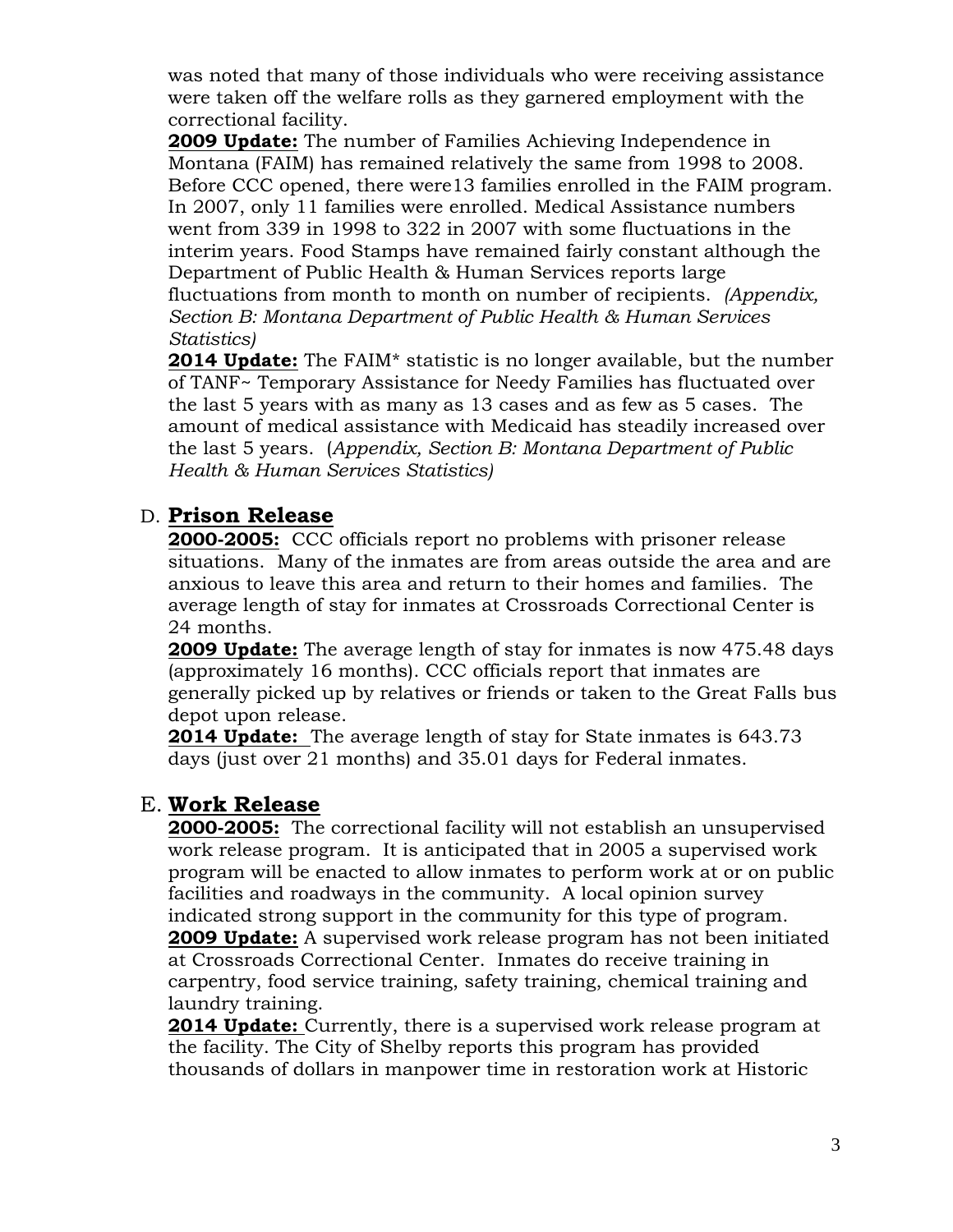Shelby High. Toole County reports needed improvements were also completed at the Marias Fair grounds.

### **IMPACTS**

### A. **Employee Population**

**2000-2005:** Crossroads Correctional Center employs 162 people from all over the Golden Triangle area. Employee rolls show 71 from Shelby, 27 from Cut Bank, 24 from Conrad and smaller numbers from Valier, Sunburst, Choteau, Whitlash, Dodson, Chester, Browning, Helena, Brady, Great Falls, Geyser, Joplin and Kevin.

**2009 Update:** Crossroads Correctional Center now houses 623 inmates in the 660 bed facility. CCC presently employs 181 people from the Golden Triangle area. (*Appendix, Section C: Population of Shelby/Toole County)*

**2014 Update:** Crossroads Correctional Center currently houses 642 inmates in the 660 bed facility. CCC employs 152 people from the Golden Triangle area. Employees come from the following communities: 2-Brady; 1-Chester; 3-Choteau; 16-Conrad; 24-Cut Bank; 1-Geyser; 3- Great Falls; 1-Hamilton; 2-Havre; 1-Helena; 1-Kevin; 2-Lothair; 1- National City; 1-Rocky; 87-Shelby; 2- Sunburst; and 4-Valier. Fully staffed, the facility would have 168 employees. (*Appendix, Section C: Population of Shelby/Toole County)*

### B. **Schools**

**2000-2005:** Actual numbers are not available for the number of new students in the Shelby school system directly related to parent employment at the Center. Officials at Shelby Elementary School estimate 10 new students are from families whose parents are employed at Crossroads Correctional Center. At the high school, it is believed 5 new students have family members employed at the prison facility. **2009 Update:** It is unknown how many students have family employed at CCC. (*Appendix, Section D: Shelby School District #14 Enrollment)* **2014 Update:** It remains unknown as to the number of students in the Shelby Public School System that have family employed at the facility. (*Appendix, Section D: Shelby School District #14 Enrollment)*

#### C. **Health Care**

**2000-2005:** Crossroads Correctional Center offers basic medical, dental, and optometry services to the inmate population. The facility does have a pharmacy, emergency care and preventative medicine services. Skilled nursing care is also available 24 hours a day. Crossroads has averaged \$156,620.00 in physician fees for the last three years. Mark Cross, CEO of Marias Medical Center reported the facility has increased the volume of medical services performed at the Medical Center. He estimated that the prison facility generated an average of \$100,000 to \$150,000 yearly in medical services administered to the prison population. He also noted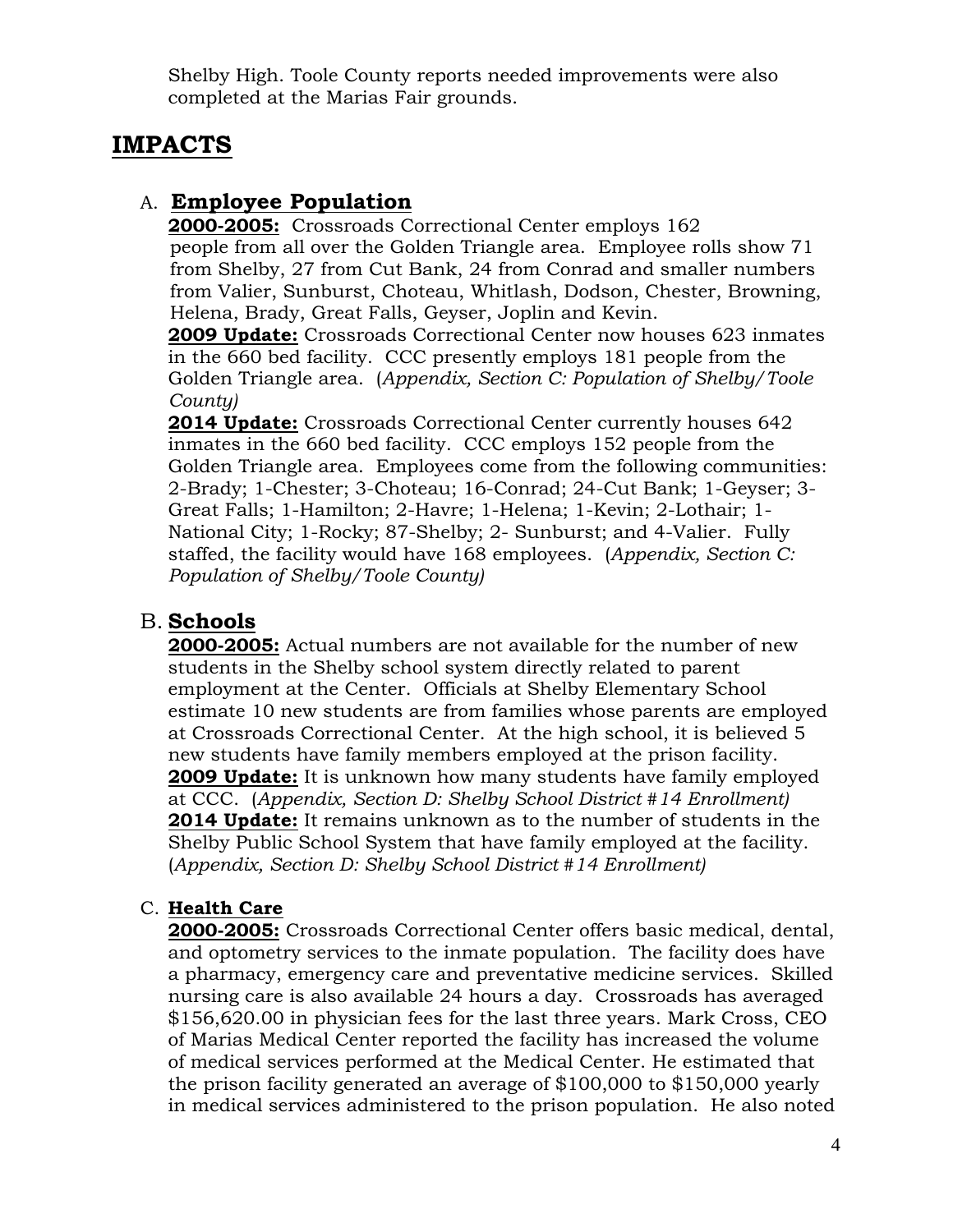one full-time physician was originally added to the Marias Medical Center staff in direct relation to the increase in patient load, but at the present time, one full-time physician's assistant and two part-time physicians are covering the caseload for the facility. Mr. Cross further noted that Crossroads Correctional Center has also brought more families to the community positively affecting the volume of medical services performed at the Marias Medical Center and Health Care facility and increased the available workforce in the community. He further noted that Crossroads Correctional Center has been working in partnership with Marias Medical Center in disaster planning and emergency procedures for the facility. Crossroads Correctional Center has also provided the necessary security measures for inmates visiting the medical center. Mr. Cross noted he has not had any negative feedback from staff and patients in the handling and performing of services in regard to the inmate population.

**2009 Update:** Crossroads Correctional Center reported \$160,484.00 in physician fees to Marias Health Care Center in the last year. Marias Medical Center averages a gross billing per month of \$11,085 and cash collections on this billing of \$8,961 for the hospital. Marias Health Care provided professional services of physician and doctor coverage. The physical assistant is three-quarter time and the doctor is half time. *(Appendix, Sect. E: Crossroads Correctional Center Breakdown)* **2014 Update:** Crossroads Correctional Center has averaged \$192,495.04 in physician fees for the last three years. *(Appendix: Section E: Crossroads Correctional Center Breakdown)*

#### D. **Economics**

**2000-2005:** Crossroads Correctional Center does try to make as many purchases locally as they are able, but are hindered by the national vendors they are required to use. They report 5% of their supply purchases made from Toole County businesses and 75% from Montana based businesses.

**2014 Update:** CCC notes that 3% of their supply purchases are made from Toole County businesses and 15% from Montana-based businesses. The facility is also an active cardboard recycler in partnership with the Shelby Recycling Association.

### **\*Payroll**

**2000-2005:** The annual payroll for CCC employees averages \$3,911,353.00. Yearly figures vary as prison populations fluctuate. Considerable pay increases occurred in 2004. The estimated payroll of \$4,756,038 brings the average salary to approximately \$30,000 per year.

**2009 Update:** The 2008 payroll figure indicates the payroll at CCC has nearly doubled since 2003. As indicated above, a pay increase was instituted in 2004 as well as the prison population increased,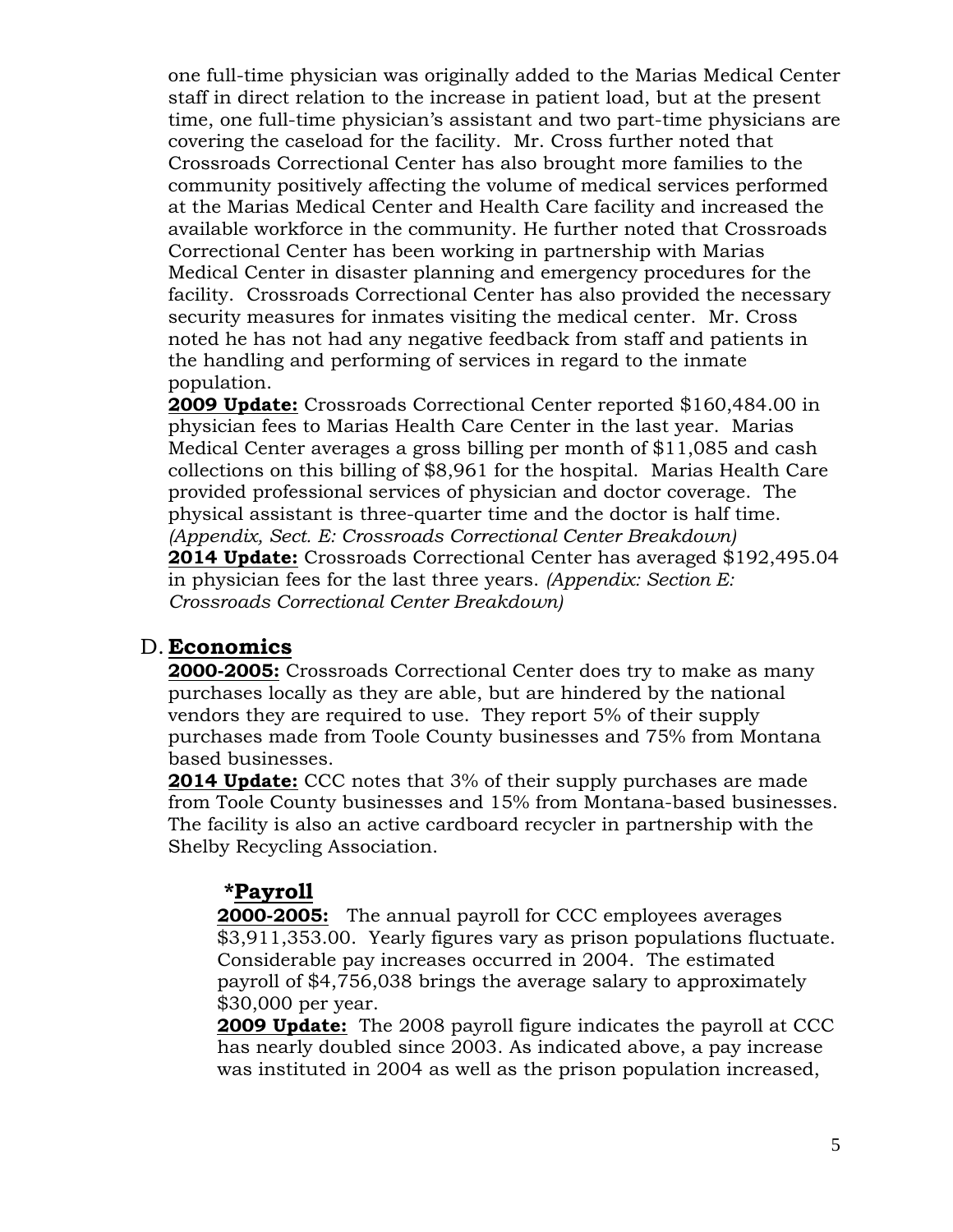increasing the amount of staff necessary to operate the facility. *(Appendix, Section E: Crossroads Correctional Center Breakdown)*  **2014 Update:** Crossroads shows an average of \$5,777,437.65 for the last three years. (*Appendix, Section E: Crossroads Correctional Center Breakdown)*

#### **\*Utilities**

**2000-2005:** Between the years of 2001 and 2003, Crossroads Correctional Center averaged \$228,229.00 in gas and electricity. They spent an average of \$89,962 in water, sewer and sanitation services from the City of Shelby.

**2009 Update:** New utility averages for 2005-2008 is \$107,531 in water, sewer and sanitation services from the City of Shelby. Crossroad Correctional Center averaged \$304,849 in gas and electricity. (*Appendix, Section E: Crossroads Correctional Center Breakdown)*

**2014 Update:** CCC has averaged the following in utilities for the last three years: Gas & Electricity~\$446,934.49 and Water, Sewer & Garbage~ \$168,431.43. (*Appendix, Section E: Crossroads Correctional Center Breakdown)*

### E. **Taxes**

**2000-2005:** The total county taxable value has decreased from the year 2000. Taxable value in Toole County in 2000 was \$14,554,951.00. Presently, the taxable value is \$13,386,073. Boyd Jackson, Toole County Treasurer, sites the decrease in number of working oil companies and their productivity in north Toole County as the reason for the decrease. The prison has had tremendous impact financially to the county in offsetting some of those losses. Crossroads Correctional Center contributed \$444,996.82 for 2004 in taxes for their prison site. **2009 Update:** Taxable value has increased over 9% each year since 2004. In addition to Crossroads Correctional Center contributions oil and gas activity has increased in Toole County. Wind generation will soon have a positive impact in the coming years. *(Appendix, Section F: Tax Contributions of Crossroads Correctional Center)*

**2014 Update:** Crossroads Correctional Center contributed an average of \$477,206.63 over the last three years. *(Appendix, Section F: Tax Contributions of Crossroads Correctional Center)*

#### F. **Judicial System**

**2000-2005:** Merle Raph, county attorney, feels the prison facility has had some impact in the judicial system of Toole County, but found it not remarkable considering 500 people were added to the county's population. Instances of bad checks, partner abuse and misconduct were more frequent in Toole County during the first year of prison operation as the employment population was fluctuating. These instances have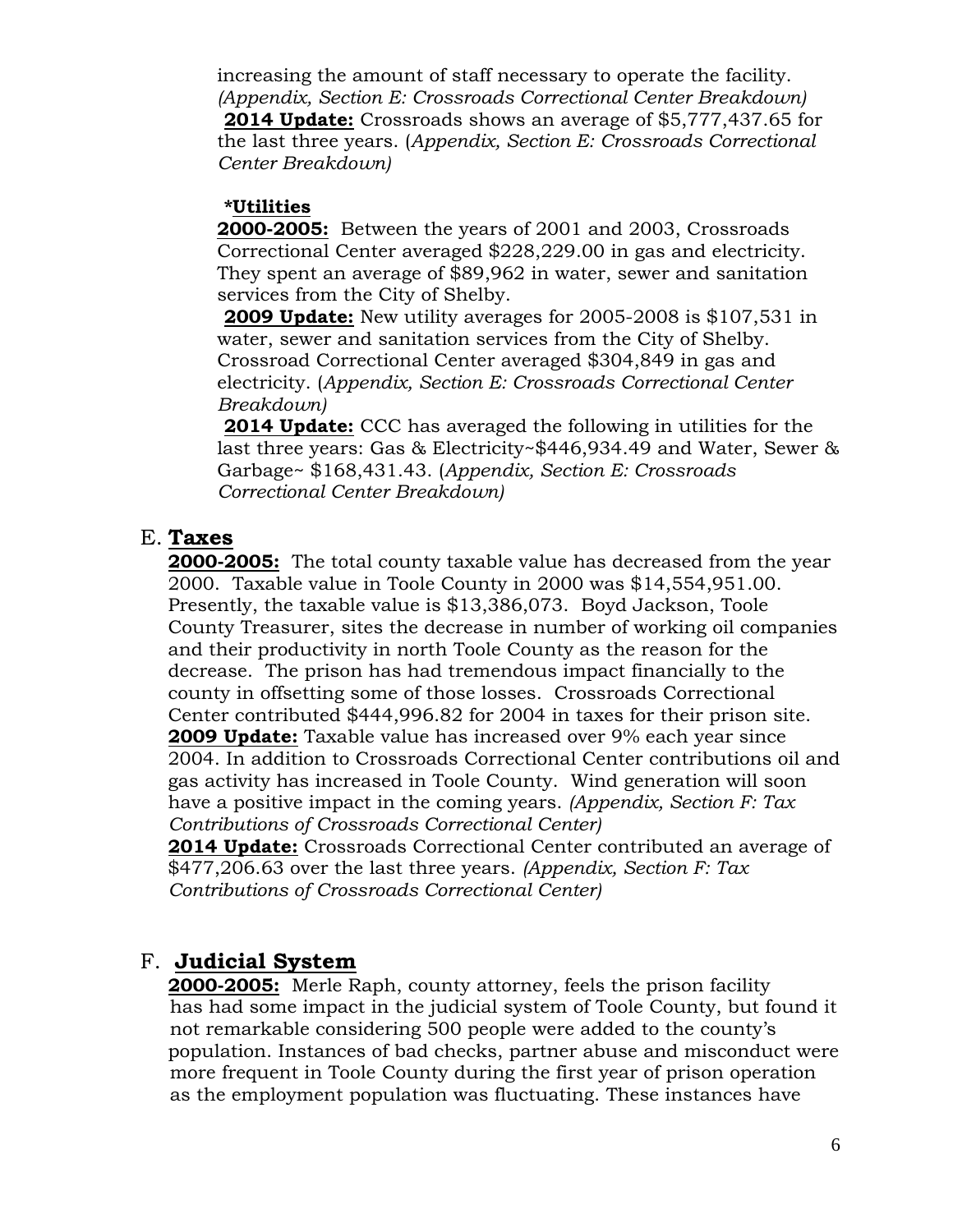tapered off as prison employment has stabilized. The district court caseload for domestic relations and criminal cases has remained relatively constant since the correctional facility has opened. **2009 Update:** Toole County Attorney, Merle Raph responded to our request for an update with the following comments: "As I wrote in my five year assessment, the prison represents roughly ten percent of the population of Toole County. As such, it is a natural consequence that crime would increase in Toole County, Montana. In the beginning, this office had a large increase in misdemeanors but a mutual understanding now exists that certain misdemeanors are to be handled in the Department of Corrections administrative process while other more serious misdemeanors are referred to the Toole County Sheriff." He goes on to say, "There hasn't been a remarkable increase in felonies, given the increase in population, but the severity of the felonies is worthy of comment. This office tried a death penalty deliberate homicide case to a jury and convicted three inmates of riot for the beating of two correctional officers. Additionally, two inmate rapes were investigated but not prosecuted." Mr. Raph also commented, "The transitional nature of the workforce at the correctional facility has stabilized with only a few criminal incidents involving correctional officers each year. These have been cases of illegal articles such as illicit drugs, tobacco and communication devices being transported into the facility. There have been numerous problems in the notification and investigation of alleged criminal acts but an ongoing dialogue is taking place to address these issues."

Toole County Clerk of Court, Sandra Peers has provided additional information on the District Court cases involving CCC inmates. *(Appendix, Section G: Toole County District Court Statistics and Section H: Toole County District Court Statistics Involving CCC Inmates)*

**2014 Update:** There has been an increase in the complexity of prosecuting cases at the prison. Serious assaults on correctional officers present issues regarding the gathering, preservation and presentation of evidence to the court. The turnover of leadership at the prison has frustrated the efforts of law enforcement and this office to prosecute those cases. Additionally, the inmates charged with crimes while in prison utilize the office of public defenders attorneys to file numerous motions of which many lack merit.

Once in court, special security measures are required to guarantee the safety of court personnel and the public without prejudice to the inmate in front of the jury. These cases and the prison present a tremendous draw on resources; however, none of these expenses are unusual with a prison located in this jurisdiction. Submitted by the Office of the Toole County Attorney *(Appendix, Section G: Toole County District Court Statistics and Section H: Toole County District Court Statistics Involving CCC Inmates)*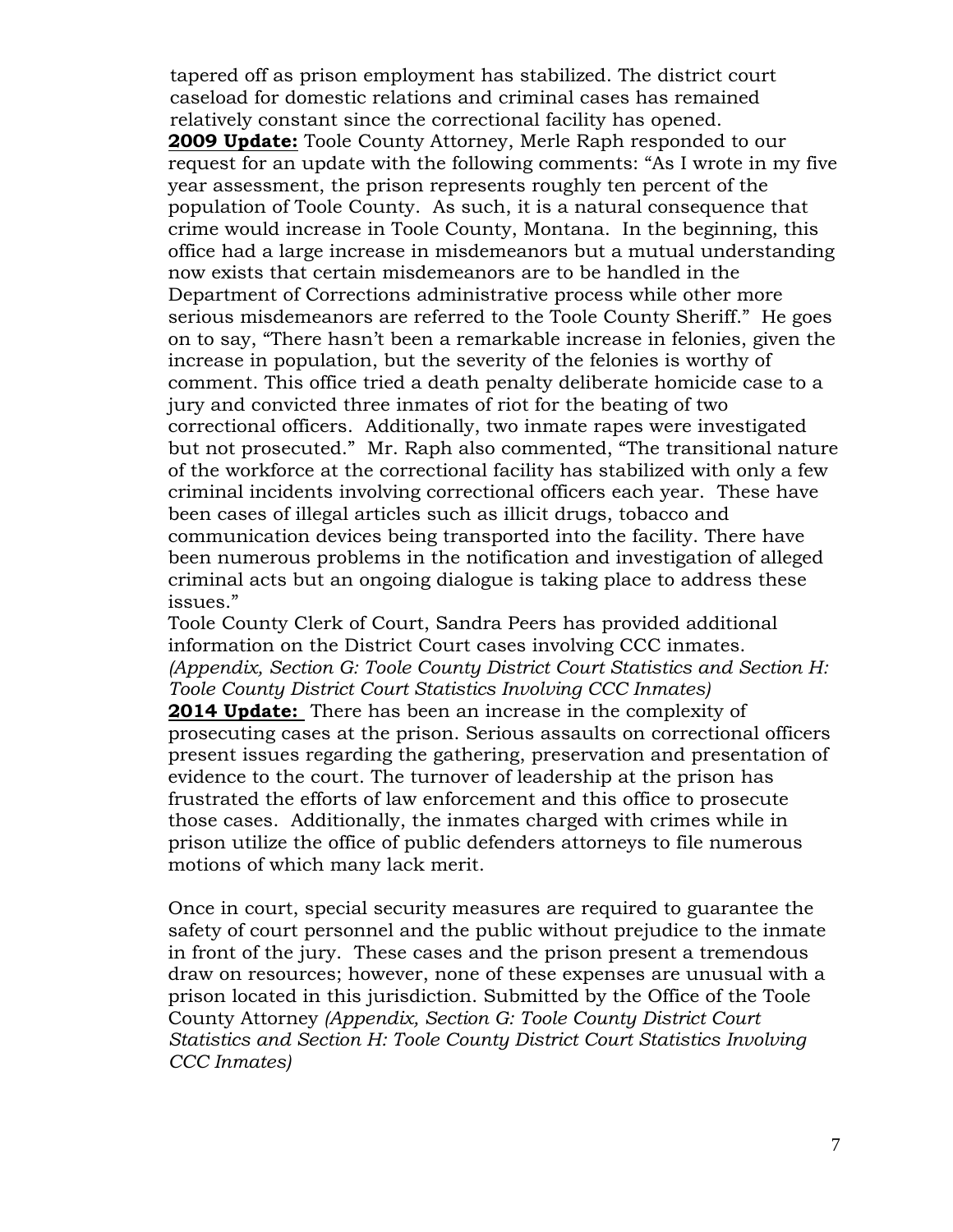### G. **Law Enforcement**

**2008:** The Toole County Office of Public Safety is conducting internal research as to the effects Crossroads Correctional Center has had on law enforcement in Toole County. Some information was gathered from recorded City Council minutes.

**2014 Update:** The Toole County Office of Public Safety conducted an impact study of Crossroads Correctional Center on the office from 2005- 2008 and again in 2014. In the study, four areas were highlighted: Civic Process, Criminal Investigations, Detention Issues and Other Impacts. The study is included in Appendix, Section J. A follow up is included in Appendix-Section K. *(Appendix, Section J: Toole County Office of Public Safety Report; Section K: Toole County Office of Public Safety Impact Study)*

### H.**Fire Department**

**2000-2005:** The Shelby Volunteer Fire Department does have the required fire suppression capabilities for Crossroads Correctional Center as well as the necessary equipment and manpower. The fire department has spent extra training time related to the facility in fighting potential fires and rescue operations. To date, the fire department has not had to respond to any fire calls from the correctional facility.

**2009 Update:** The Shelby Volunteer Fire Department does have a new pumper which will have a positive impact if needed at the Correctional Center. Again, no fires have been reported at the correctional facility. **2014 Update:** The Shelby Fire Dept continues to have the necessary equipment and manpower to respond to any emergency at CCA. The department conducts one joint-training exercise per year with Toole County Ambulance, Sheriff and CCA personnel. The department has never responded to any calls within the CCA perimeter.

# **LOCAL LAND VALUES**

A. **Property Adjacent to Crossroads Correctional Center:** An increase in property values is reported as these properties now have the provision of public utilities including water, sewer, gas and electricity adjacent to their land.

#### B. **Toole County/City of Shelby Property Values**

**2000-2005:** Between 1998 and 2004, the Toole County mill value went from \$16,630 to \$13,386. During the same time period, the City of Shelby mill value went from \$2845 to \$2937. In comparison to other rural Montana communities which are experiencing drastic declines in property values, the values in Toole County appear to have slightly decreased.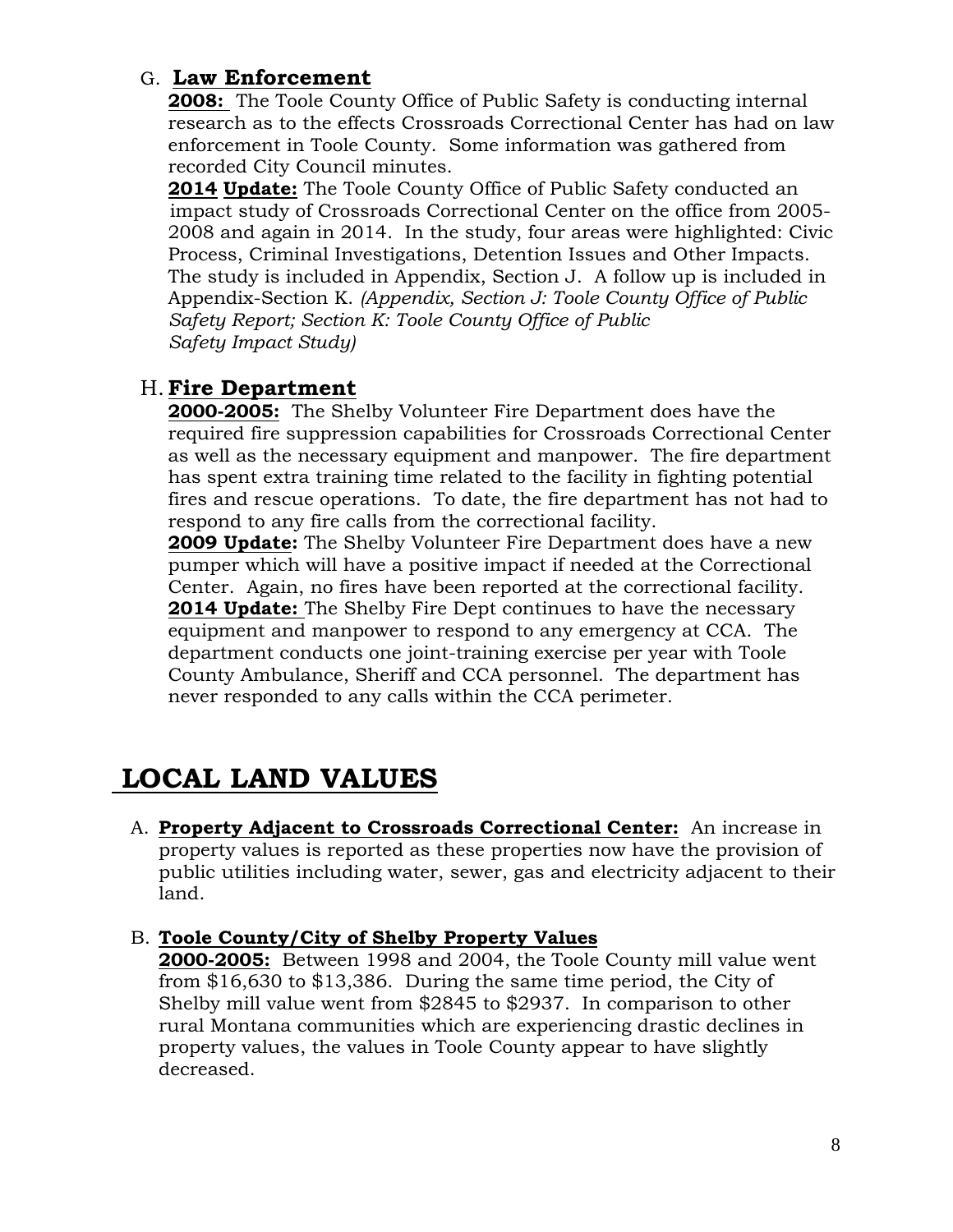**2009 Update:** The City of Shelby mill value has remained fairly constant in the last reporting period. The County mill value has increased over 9% each year from 2004. *(Appendix, Section I: Toole County/City of Shelby Tax Valuations)* 

**2014 Update:** Between 1998 and 2014 tax years, Toole County's taxable valuation has increased from \$16,630,330 to \$21,258,282. The City of Shelby taxable valuation has gone from \$2,845,470 to \$2,675,116. The decrease in the City of Shelby taxable valuation can be attributed to the Montana Department of Revenue tax re-evaluation procedures. *(Appendix, Section I: Toole County/City of Shelby Tax Valuations)*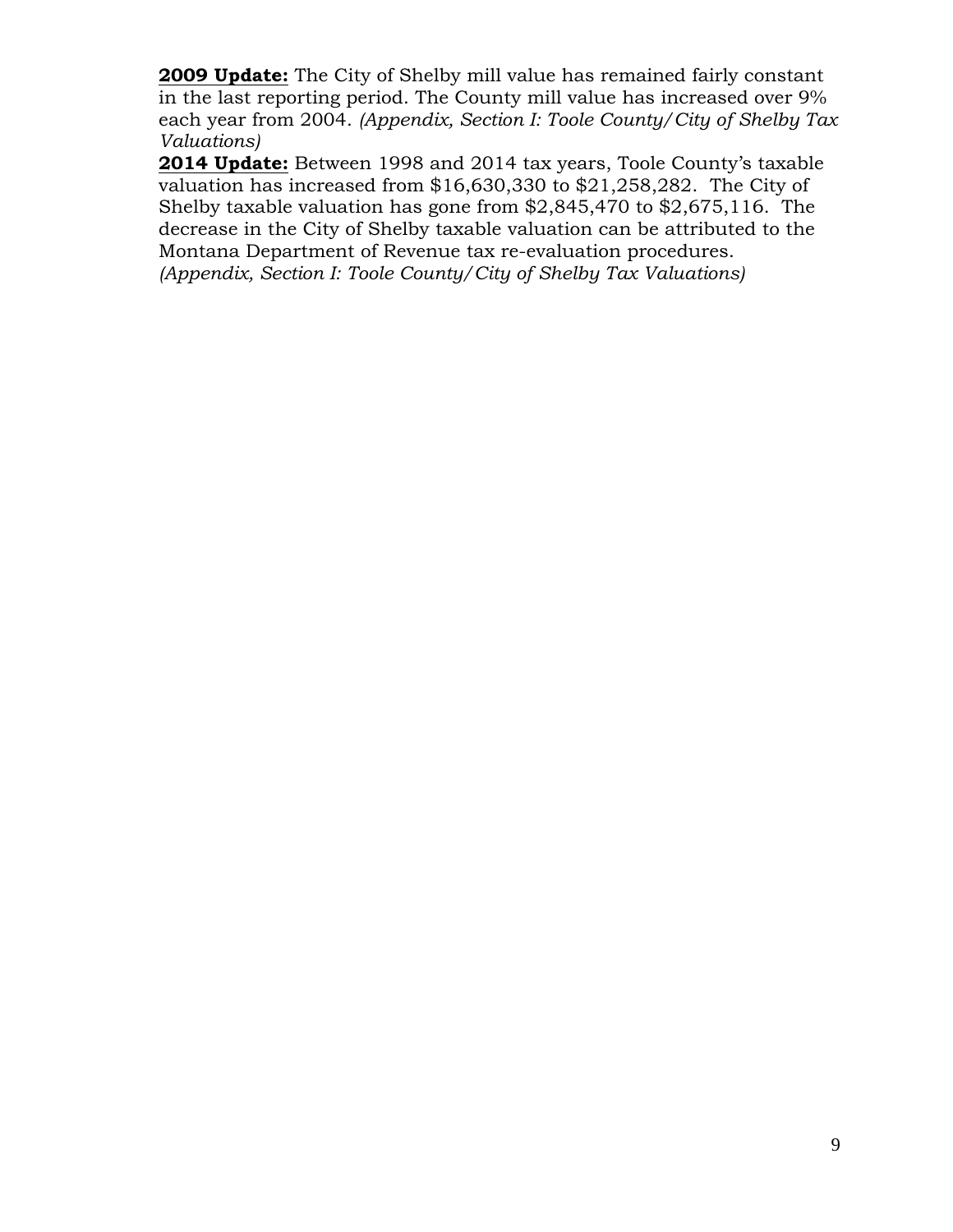# **APPENDIX**

- A. Montana Board of Crime Control Statistics for Toole County
- B. Montana Dept. of Public Health and Human Services for Toole County
- C. Population of Shelby/Toole County
- D. Shelby School District #14 Enrollment
- E. Crossroads Correctional Center Breakdown
- F. Tax Contributions of Crossroads Correctional Center
- G. Toole County District Court Statistics
- H. Toole County District Court Statistics Involving CCC Inmates
- I. Toole County/Shelby Tax Valuations
- J. Toole County Office of Public Safety Report
- K. Toole County Office of Public Safety Impact Study~2008
- L. Toole County Office of Public Safety CCC 15 Year Impact Report ~ August 2014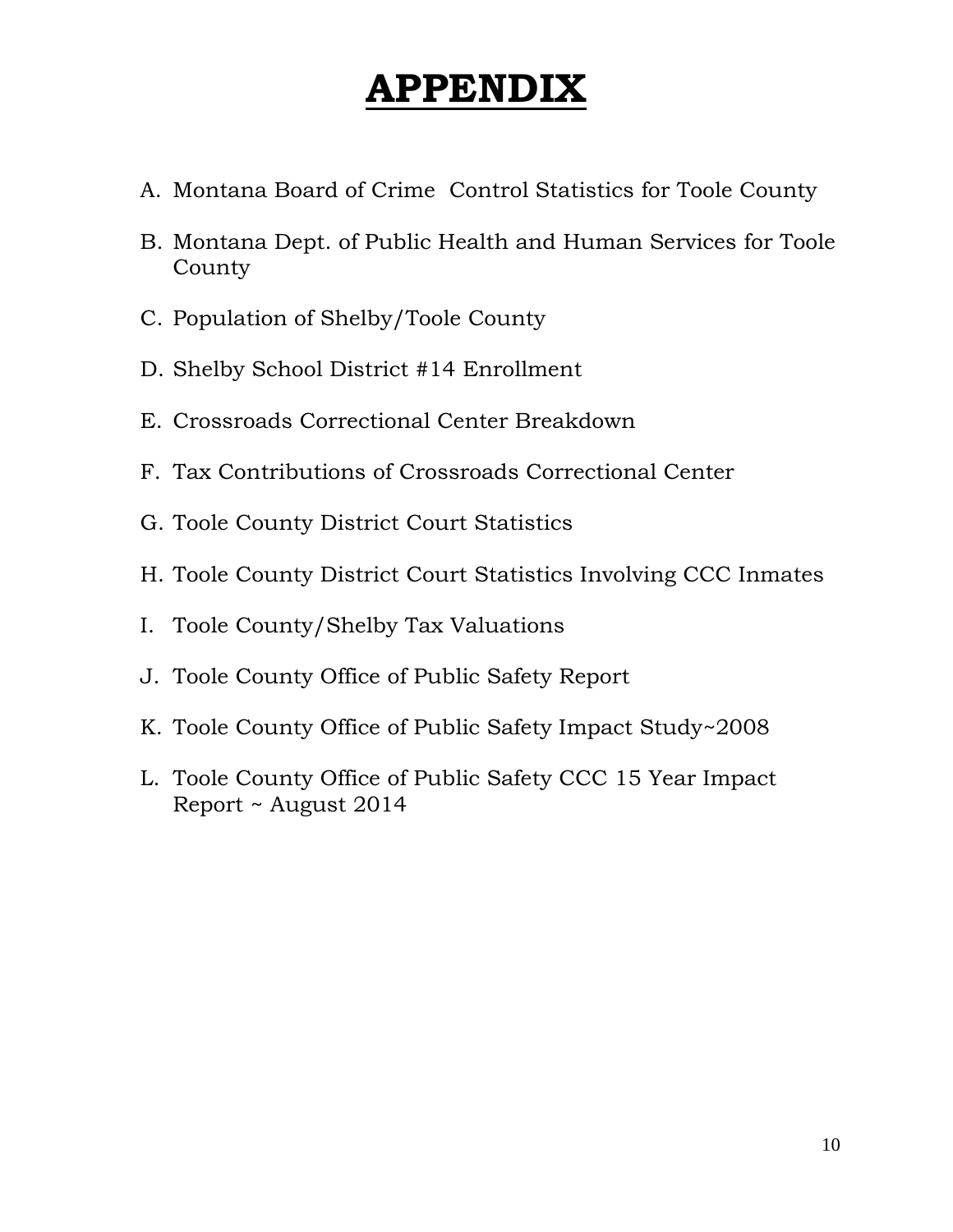**A. MONTANA BOARD OF CRIME CONTROL STATISTICS FOR TOOLE COUNTY**

| Year | County<br>Population | Crime<br>Index | Crime<br>Rate | Homicide       | Rape           | Robbery  | <b>Aggravated</b><br><b>Assault</b> | <b>Burglary</b> | Larceny  |
|------|----------------------|----------------|---------------|----------------|----------------|----------|-------------------------------------|-----------------|----------|
| 1998 | 4823                 | 120            | 2488          | $\Omega$       | 2              |          | 21                                  | 23              | 70       |
| 1999 | 4739                 | 134            | 2828          | $\Omega$       | 4              |          | 21                                  | 23              | 74       |
| 2000 | 4740                 | 76             | 1603          | $\Omega$       | $\Omega$       | 0        | 18                                  | 12              | 40       |
| 2001 | 5280                 | 93             | 1761          | $\overline{0}$ | $\Omega$       |          | 9                                   | 14              | 60       |
| 2002 | 5310                 | $\Omega$       | $\Omega$      | $\Omega$       | $\Omega$       | 0        | $\mathbf{0}$                        | $\Omega$        | $\Omega$ |
| 2003 | 5149                 | 52             | 1010          |                | $\overline{2}$ | 0        | 9                                   | 5               | 32       |
| 2004 | 5149                 | 123            | 2389          | $\Omega$       | $\Omega$       | $\Omega$ | 19                                  | 16              | 71       |
| 2005 | 5391                 | 92             | 1706          | $\Omega$       | $\overline{2}$ | 0        | 20                                  | 11              | 49       |
| 2006 | 5142                 | 90             | 1750          | $\Omega$       | 3              | 0        | 20                                  | 12              | 47       |
| 2007 | 5099                 | 80             | 1569          | $\Omega$       | $\Omega$       | 0        | 18                                  | 10              | 47       |
| 2008 | 5,240                | 113            | 2198          | 1              | $\overline{2}$ | 0        | 15                                  | 11              | 79       |
| 2009 | 5,127                | 115            | 2243          | $\Omega$       | 1              |          | 16                                  | 20              | 70       |
| 2010 | 5,147                | 110            | 2137          | $\Omega$       | $\overline{2}$ | 0        | 23                                  | 13              | 67       |
| 2011 | 5,239                | 162            | 3092          | $\overline{0}$ | 2              | $\Omega$ | 22                                  | 15              | 115      |
| 2012 | 5,220                | 105            | 2011          | $\Omega$       | $\Omega$       | 0        | $\Omega$                            | 14              | 81       |
| 2013 | 5,324                | 78             | 1465          | $\Omega$       | $\overline{0}$ | 0        | 18                                  | 18              | 37       |

| Year | Simple<br><b>Assault</b> | <b>Domestic</b><br>Abuse           | Arson          | Forgery        | <b>Fraud</b>   | Embezzle-<br>ment | <b>Stolen</b><br>Property | <b>Vandalism</b> | Weapon<br>Law    |
|------|--------------------------|------------------------------------|----------------|----------------|----------------|-------------------|---------------------------|------------------|------------------|
|      |                          |                                    |                |                |                |                   |                           |                  | <b>Violation</b> |
| 1998 | 30                       | 18                                 | 2              | 10             | 5              | $\mathbf 0$       | $\Omega$                  | 69               | 3                |
| 1999 | 20                       | 8                                  | 3              | $\mathbf{0}$   | $\overline{4}$ | $\mathbf 0$       | $\overline{2}$            | 53               |                  |
| 2000 | 45                       | 19                                 | $\overline{2}$ | 4              | 4              | $\boldsymbol{0}$  | 59                        | 53               | 3                |
| 2001 | 48                       | 14                                 | $\Omega$       | 3              | 5              | 0                 | 5.                        | 61               | 5                |
| 2002 | $\Omega$                 | $\mathbf{0}$                       | $\Omega$       | $\mathbf{0}$   | $\mathbf 0$    | 0                 | $\Omega$                  | $\Omega$         | $\Omega$         |
| 2003 | 33                       | 17                                 | 1              |                | $\overline{0}$ | $\overline{0}$    | $\Omega$                  | 42               |                  |
| 2004 | 39                       | 22                                 |                | 4              | 1              | $\overline{0}$    |                           | 41               | 0                |
| 2005 | 37                       | 19                                 |                | 8              | 1              | $\overline{0}$    | $\Omega$                  | 49               |                  |
| 2006 | 50                       | 30                                 |                | $\overline{2}$ | 6              | $\mathbf 0$       | $\Omega$                  | 47               | $\mathbf 0$      |
| 2007 | 19                       | 31                                 | 1              | 2              | 3              | $\overline{0}$    | 2                         | 34               | $\Omega$         |
| 2008 | 52                       | 3(Family or<br>Partner<br>Assault) | $\overline{2}$ | $\overline{2}$ | 1              | $\mathbf 0$       | $\Omega$                  | 47               |                  |
| 2009 | 41                       | 1(F/P)                             |                |                | 5              | $\mathbf 0$       |                           | 77               | 4                |
| 2010 | 57                       | 5(F/P)                             | $\Omega$       | 0              | 3              | 0                 |                           | 54               | 0                |
| 2011 | 65                       | 4(F/P)                             | $\overline{2}$ |                | $\mathbf 0$    | $\mathbf 0$       | $\Omega$                  | 51               | 4                |
| 2012 | $\mathbf 0$              | O(F/P)                             |                | $\mathbf 0$    | $\mathbf 0$    | $\mathbf 0$       | $\overline{2}$            | 85               | $\overline{2}$   |
| 2013 | 46                       | 2(F/P)                             | $\overline{2}$ | 0              | 10             | $\mathbf 0$       | $\Omega$                  | 51               | $\overline{2}$   |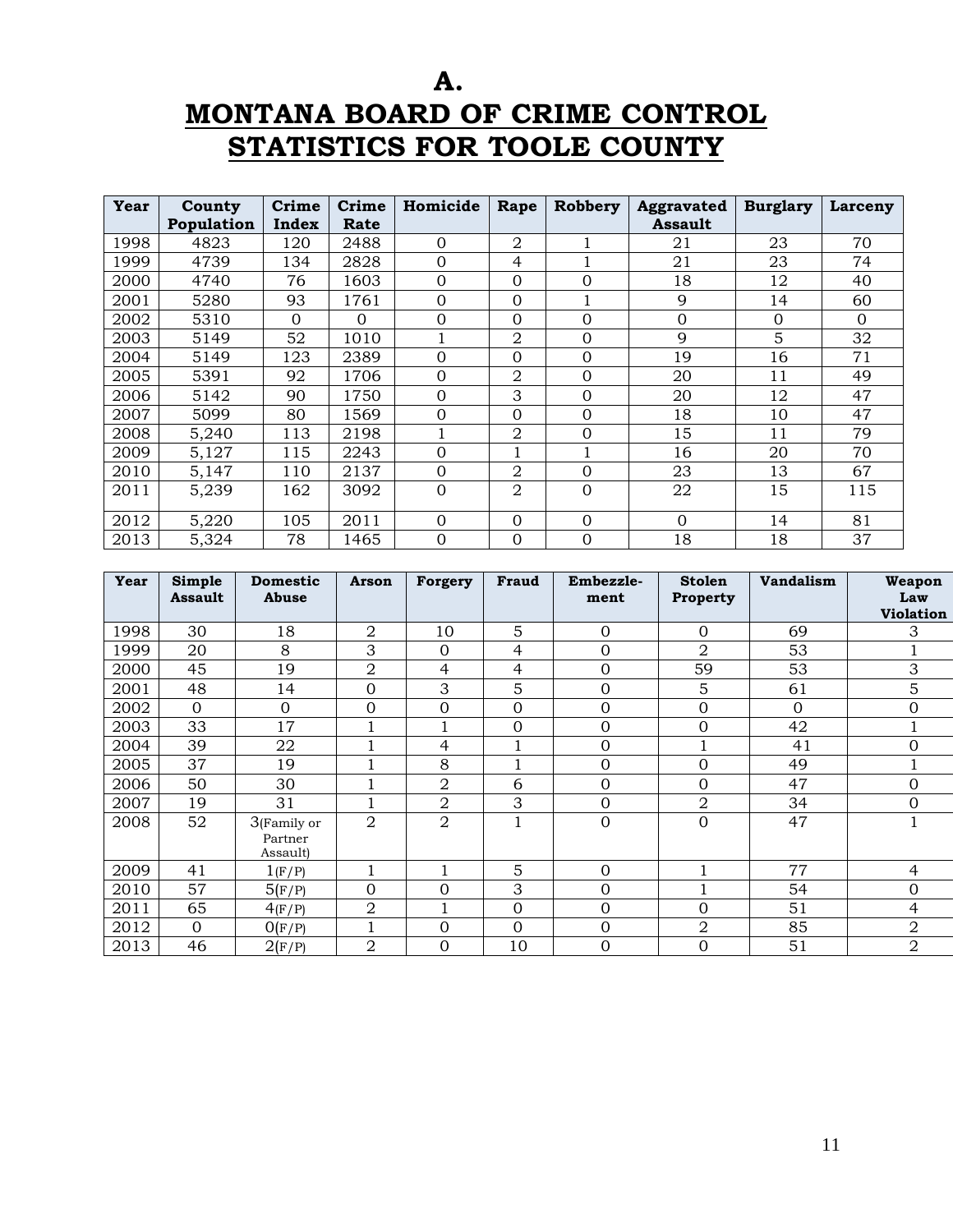| Year | <b>Prostitution</b> | <b>Sex</b><br><b>Offender</b> | <b>Drug</b><br><b>Offender</b> | Gambling<br><b>Offender</b> | Family<br><b>Offense</b> | <b>DUI</b>     | Liquor<br>Law<br>Viol. | <b>Disorderly</b><br>Conduct | <b>Other</b> |
|------|---------------------|-------------------------------|--------------------------------|-----------------------------|--------------------------|----------------|------------------------|------------------------------|--------------|
| 1998 | $\overline{0}$      | 6                             | 158                            | $\mathbf{0}$                | $\overline{2}$           | 44             | 48                     | 24                           | 4            |
| 1999 | $\overline{0}$      | 6                             | 112                            | $\overline{0}$              | $\overline{4}$           | 31             | 113                    | 18                           | 155          |
| 2000 | $\overline{0}$      | 3                             | 96                             | $\overline{0}$              | $\overline{2}$           | 27             | 85                     | 18                           | 78           |
| 2001 | $\mathbf 0$         | 10                            | $\overline{0}$                 | $\mathbf{0}$                | $\overline{0}$           | 24             | 72                     | 31                           | 45           |
| 2002 | 0                   | $\mathbf 0$                   | $\Omega$                       | $\Omega$                    | $\Omega$                 | $\Omega$       | $\Omega$               | $\mathbf{0}$                 | $\Omega$     |
| 2003 | 0                   | 2                             | 128                            | $\Omega$                    | $\Omega$                 | $\Omega$       | 0                      | $\mathbf{0}$                 | 0            |
| 2004 | 0                   | $\overline{a}$                | 100                            | $\Omega$                    | $\Omega$                 | $\Omega$       | $\Omega$               | $\Omega$                     | $\Omega$     |
| 2005 | 0                   | 4                             | 97                             | $\Omega$                    | 6                        | 11             | 27                     | 10                           | 16           |
| 2006 | 0                   |                               | 89                             | $\Omega$                    | 9                        | 10             | 18                     | 25                           | 28           |
| 2007 | $\overline{0}$      | 3                             | 51                             | $\overline{0}$              | $\overline{2}$           | 17             | 15                     | 23                           | 37           |
| 2008 | 0                   | 3                             | 15                             | $\mathbf{0}$                | $\overline{0}$           | 6              | 5                      | 15                           | 9            |
| 2009 | 0                   | 3                             | 56                             | $\overline{0}$              | $\Omega$                 | $\overline{4}$ |                        | 19                           | 3            |
| 2010 | $\overline{0}$      | 4                             | 23                             | $\mathbf{0}$                | $\overline{2}$           | 9              | 3                      | 8                            | 6            |
| 2011 | $\mathbf 0$         | 16                            | 31                             | $\mathbf{0}$                | $\Omega$                 | 10             | 3                      | 23                           | 12           |
| 2012 | $\overline{0}$      | 0                             | 43                             | $\overline{0}$              | $\Omega$                 | 11             | $\overline{2}$         | 12                           | 7            |
| 2013 | 0                   | 5                             | 46                             | $\mathbf 0$                 | $\overline{2}$           | 13             | 14                     | 8                            | 11           |

| Year | Curfew | Runaway | <b>Motor Vehicle. Theft</b> |
|------|--------|---------|-----------------------------|
| 1998 | 4      | 6       | З                           |
| 1999 | 6      | 7       | 11                          |
| 2000 | 20     | 15      | 6                           |
| 2001 | 15     | 11      | 9                           |
| 2002 | 0      | 0       | 0                           |
| 2003 | 0      | 0       | 3                           |
| 2004 | 0      | Ω       | 7                           |
| 2005 | 2      | 1       | 10                          |
| 2006 | 0      | 3       | 8                           |
| 2007 | 0      | 0       | 5                           |
| 2008 | 0      | 0       | 5                           |
| 2009 | 2      | 0       | 7                           |
| 2010 | 0      | 0       | 5                           |
| 2011 | 0      | 0       | 8                           |
| 2012 | Ω      | Ω       | Ω                           |
| 2013 |        | O       | 10                          |

Information gathered from Montana Board of Crime Control.

\*Update: Information gathered from Montana Board of Crime Control ~ August,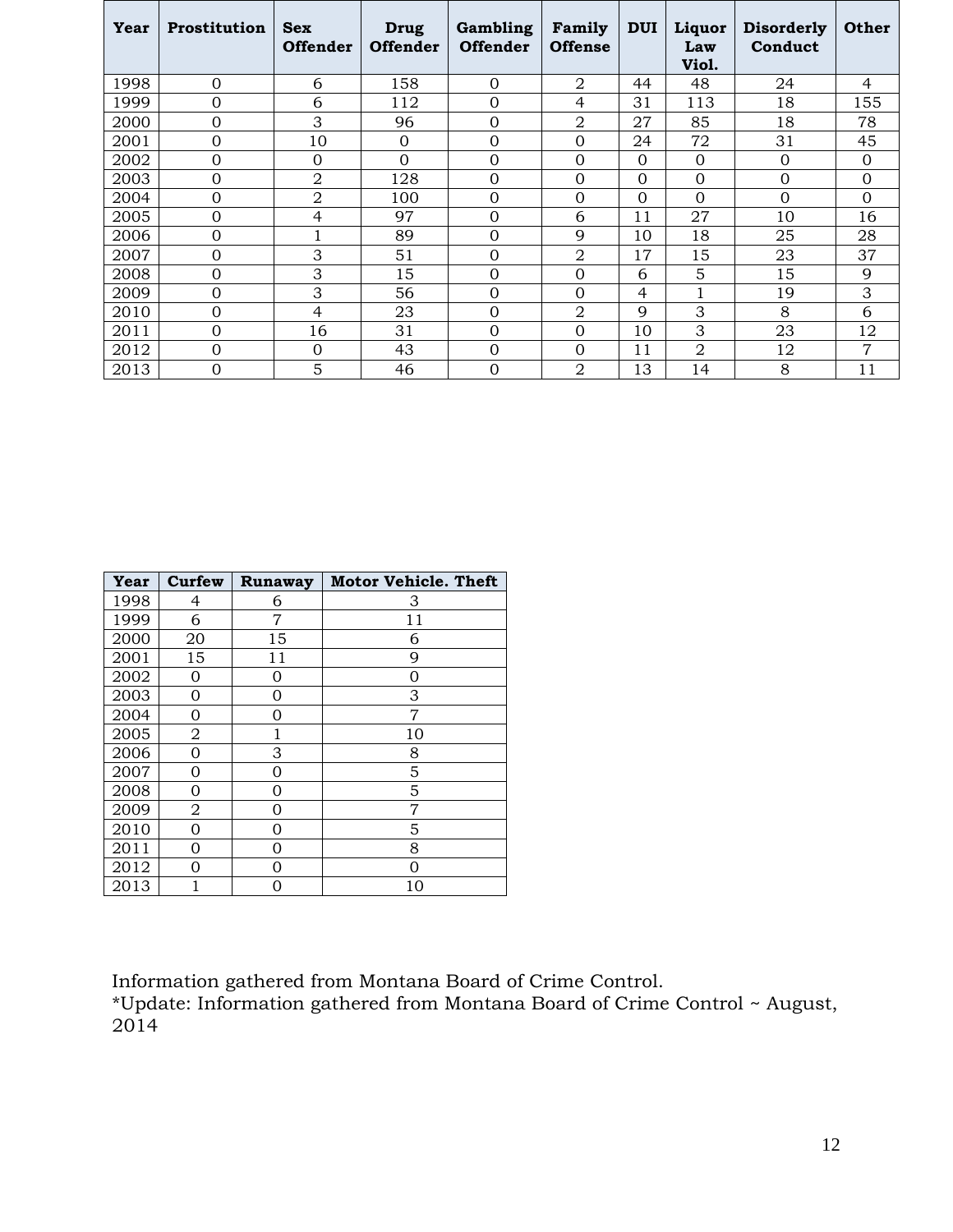# **B. MONTANA DEPT. OF PUBLIC HEALTH AND HUMAN SERVICES FOR TOOLE COUNTY**

| Year | *TANF                  | <b>Medical Assistance</b> |
|------|------------------------|---------------------------|
|      | <b>Average Monthly</b> | Average Monthly           |
|      | Cases                  | Medicaid                  |
| 1998 | 13                     | 339                       |
| 1999 | 14                     | 293                       |
| 2000 | 16                     | 316                       |
| 2001 | 16                     | 294                       |
| 2002 | 15                     | 269                       |
| 2003 | 17                     | 267                       |
| 2004 | 7                      | 339                       |
| 2005 | 18                     | 333                       |
| 2006 | 13                     | 283                       |
| 2007 | 11                     | 322                       |
| 2008 | 11                     | 303                       |
| 2009 | 13                     | 298                       |
| 2010 | 9                      | 356                       |
| 2011 | 9                      | 419                       |
| 2012 | 5                      | 435                       |
| 2013 | 13                     | 459                       |

\*Temporary Assistance for Needy Families

Information gathered from Montana Dept. of Public Health & Human Services. \*Update: Information gathered from Montana Department of Public Health & Human Services ~ August, 2014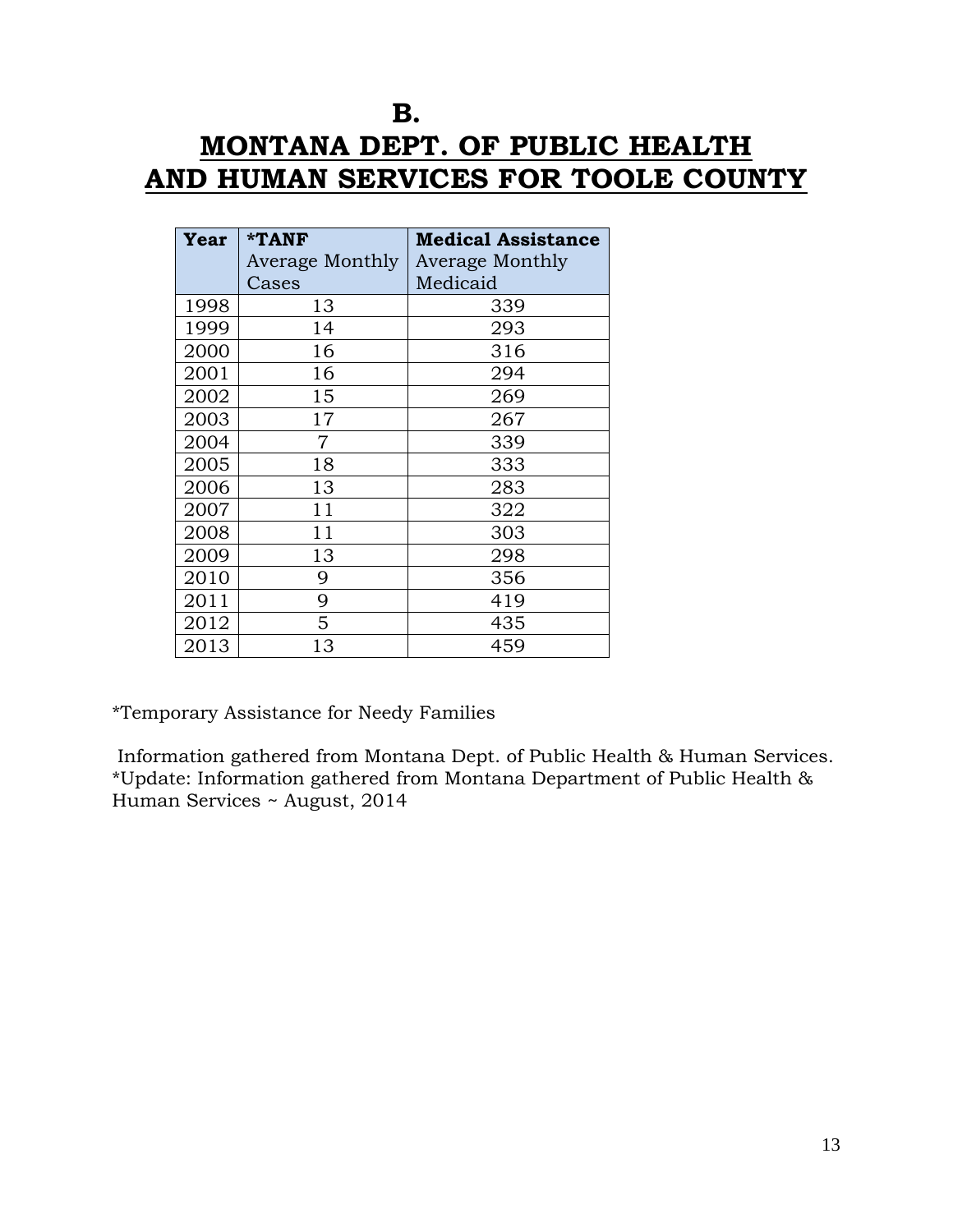# **C. POPULATION OF SHELBY/TOOLE COUNTY**

| Year | <b>Population of</b> | <b>Toole County</b> |  |  |
|------|----------------------|---------------------|--|--|
|      | Shelby               | Population          |  |  |
| 1998 | 2,647                | 4,823               |  |  |
| 1999 | 2,596                | 4,739               |  |  |
| 2000 | 3,235                | 4,740               |  |  |
| 2001 | 3,315                | 5,280               |  |  |
| 2002 | 3,304                | 5,310               |  |  |
| 2003 | 3,306                | 5,149               |  |  |
| 2004 | 3,365                | 5,164               |  |  |
| 2005 | 3,420                | 5,298               |  |  |
| 2006 | 3,419                | 5,183               |  |  |
| 2007 | 3,417                | 5,144               |  |  |
| 2008 | 3,541                | 5,240               |  |  |
| 2009 | 3,523                | 5,127               |  |  |
| 2010 | 3,376                | 5,147               |  |  |
| 2011 | 3,326                | 5,239               |  |  |
| 2012 | 3,327                | 5,220               |  |  |
| 2013 | 3,294                | 5,324               |  |  |

Information provided by U.S. Census Bureau.

\*Update: Information from the U.S. Census Bureau ~ August, 2014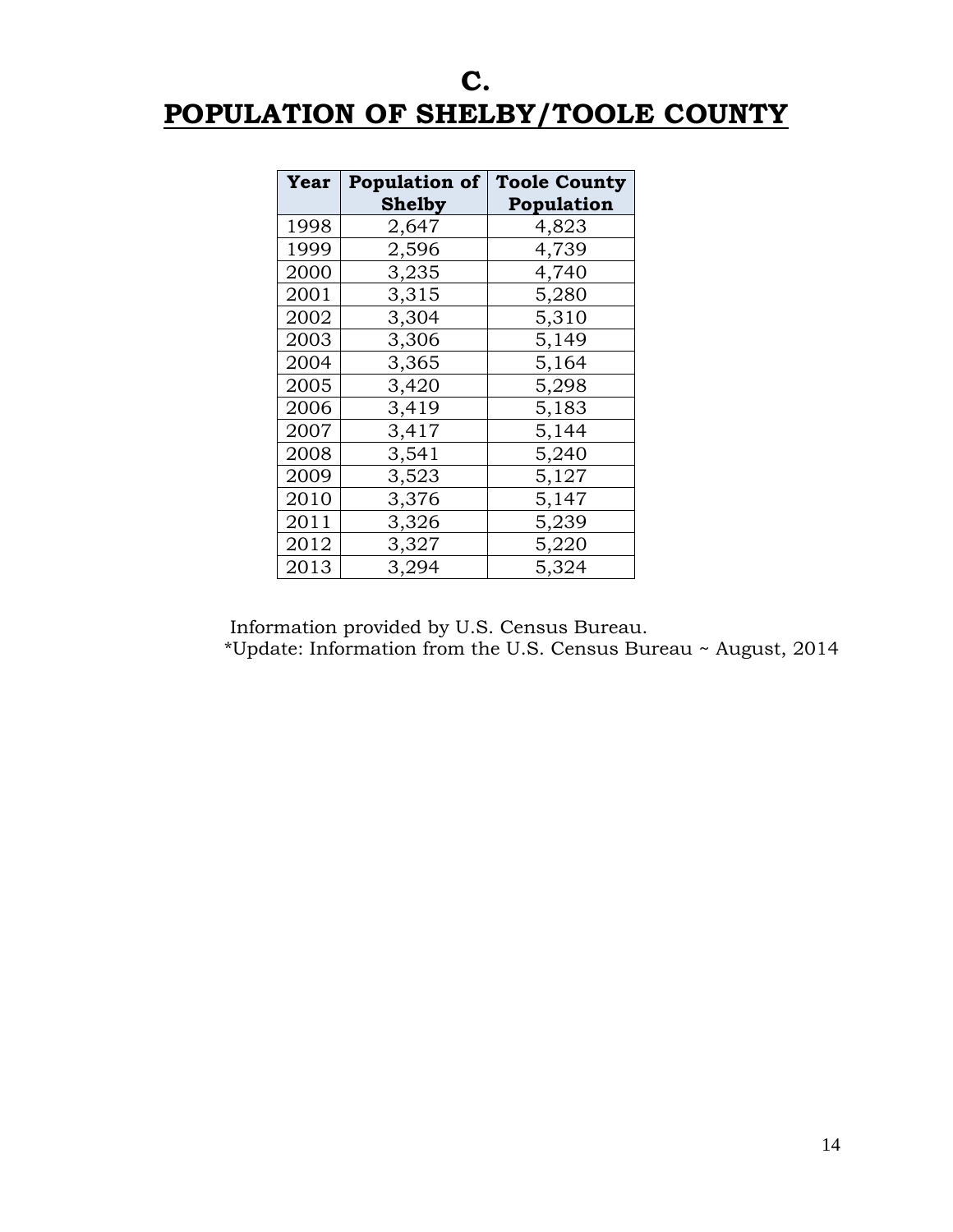# **D. Shelby School District #14 Enrollment**

| Year | Enrollment |
|------|------------|
| 1999 | 721        |
| 2000 | 686        |
| 2001 | 649        |
| 2002 | 632        |
| 2003 | 602        |
| 2004 | 621        |
| 2005 | 598        |
| 2006 | 573        |
| 2007 | 557        |
| 2008 | 551        |
| 2009 | 523        |
| 2010 | 512        |
| 2011 | 494        |
| 2012 | 446        |
| 2013 | 439        |

Information gathered from School District #14 \*Update: Information gathered from School District #14 ~August, 2014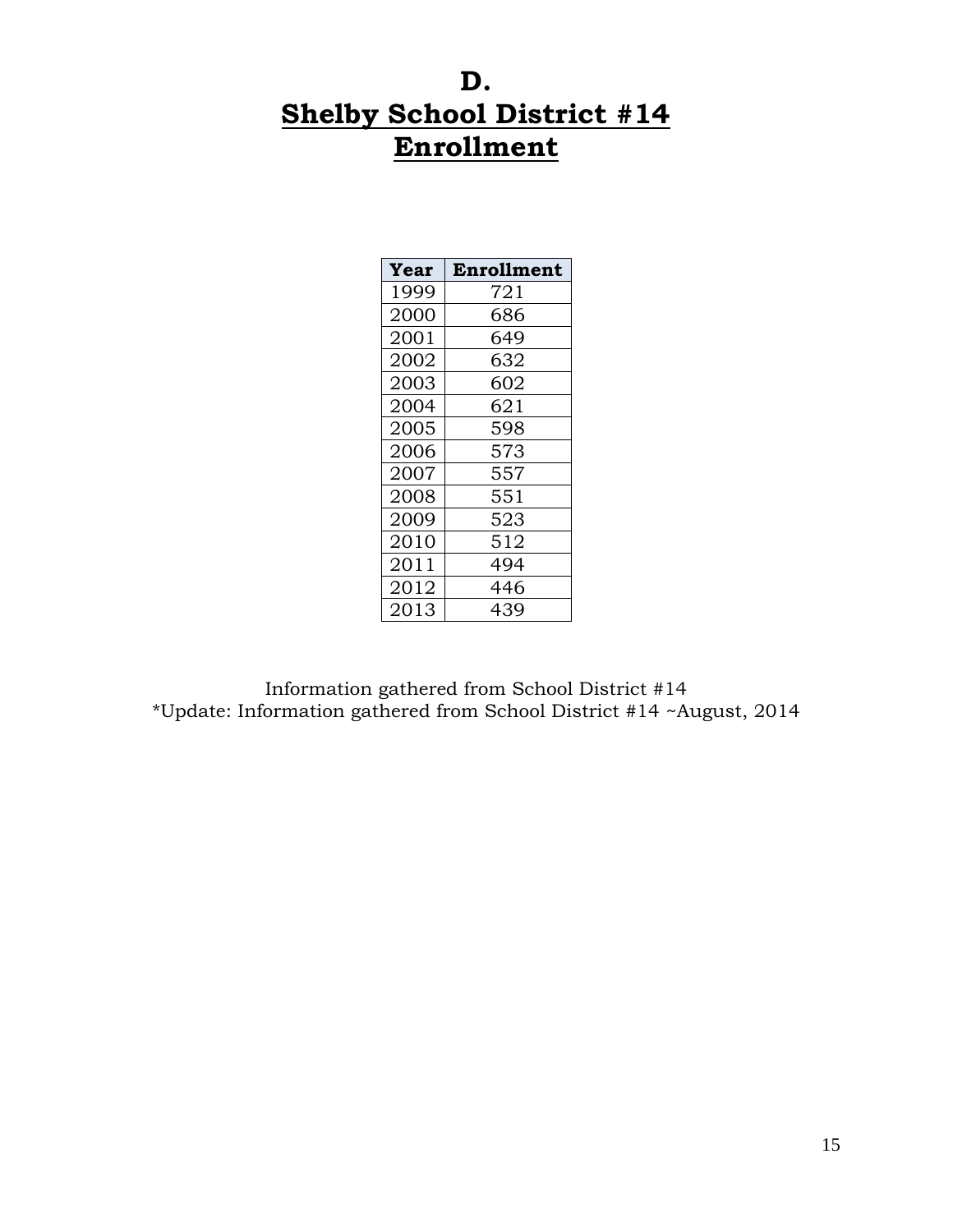**E.**

# **CROSSROADS CORRECTIONAL CENTER BREAKDOWN OF LOCAL PAYMENTS**

| Year | Salaries &<br><b>Benefits</b> | County<br><b>Property</b> | <b>Water, Sewer</b><br>& Sanitation | Gas &<br>Electric | <b>Physical</b><br><b>Services</b> |
|------|-------------------------------|---------------------------|-------------------------------------|-------------------|------------------------------------|
|      |                               | <b>Taxes</b>              |                                     |                   |                                    |
| 2001 | 3,855,472                     | 421,283                   | 88,381                              | 217,654           | 236,278                            |
| 2002 | 4,189,253                     | 515,675                   | 89,738                              | 238,331           | 143,774                            |
| 2003 | 3.689.335                     | 485,022                   | 91,767                              | 228,702           | 89,810                             |
| 2004 | 4.756,038                     | 444,997                   | 104,619                             | 272,838           | Not reported                       |
| 2005 | Not reported                  | 440,326                   | 96,970                              | 245,142           | Not reported                       |
| 2006 | Not reported                  | 450,977                   | 97,030                              | 329,499           | Not reported                       |
| 2007 | Not reported                  | 478,332                   | 112,615                             | 329,499           | Not reported                       |
| 2008 | 6,341,897                     | 507,789                   | 126,423                             | 361,914           | 160,484                            |
| 2009 | Not reported                  | 464,308                   | 144,463                             | Not reported      | Not reported                       |
| 2010 | Not reported                  | 461,374                   | 145,979                             | Not reported      | Not reported                       |
| 2011 | Not reported                  | 450,134                   | 156,897                             | Not reported      | Not reported                       |
| 2012 | Not reported                  | 469,761                   | 164,449                             | Not reported      | Not reported                       |
| 2013 | $*5,777,437$                  | 458,310                   | 164,019                             | *446,934          | *192.495                           |

\*These figures are the average of years ~ 2011-2012-2013.

\*Update: Information provided by Crossroads Correction Center ~ 2014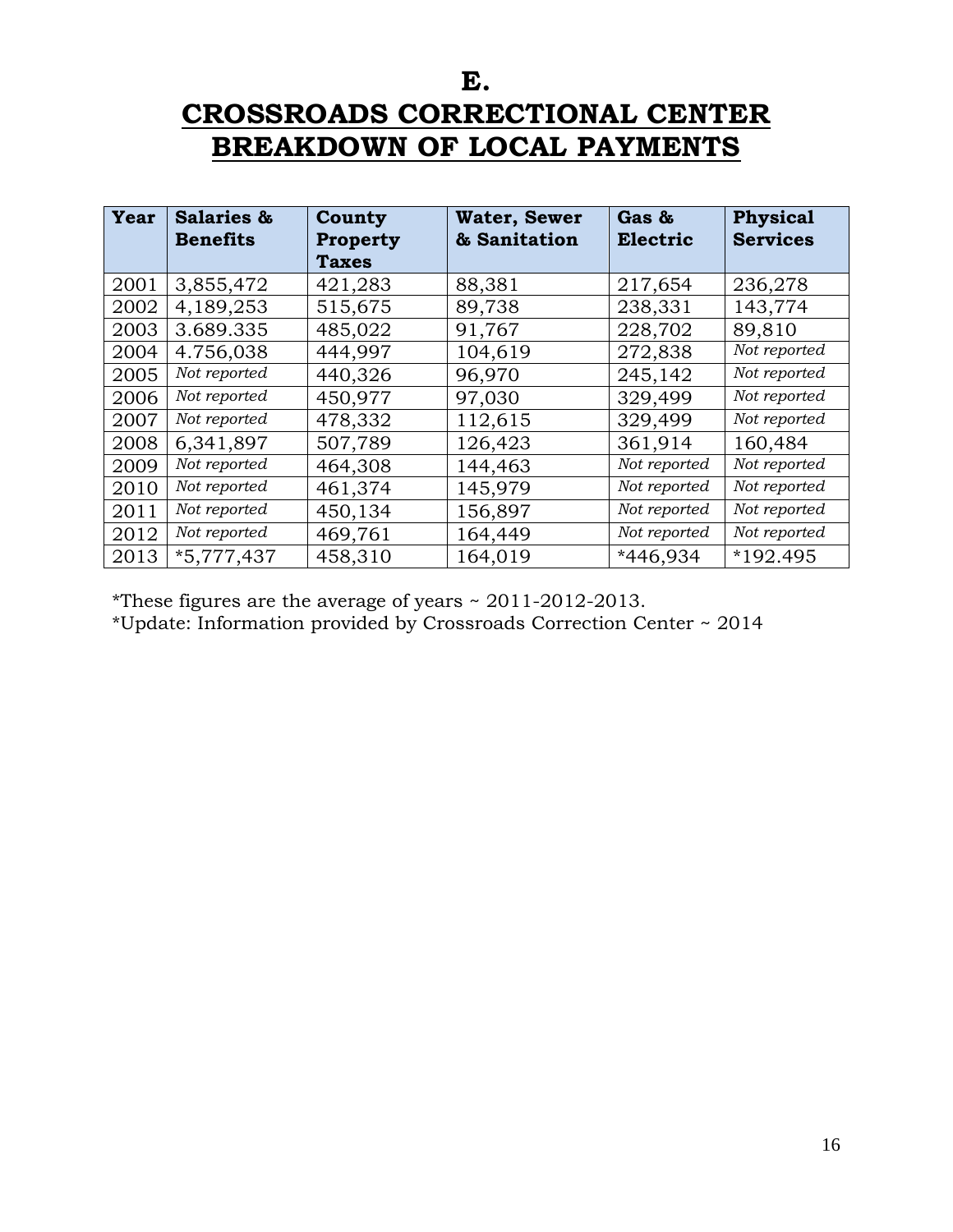# **F. TAX CONTRIBUTIONS OF CROSSROADS CORRECTIONAL CENTER**

| Year                 | <b>Amount</b>  |
|----------------------|----------------|
| 1998                 | N/A            |
| 1999                 | 74,168.31      |
| 2000                 | 440,753.37     |
| 2001                 | 421,382.55     |
| 2002                 | 515,675.31     |
| 2003                 | 485,022.37     |
| 2004                 | 444,996.82     |
| 2005                 | 440,326.45     |
| 2006                 | 450,076.82     |
| 2007                 | 478,332.11     |
| 2008                 | 507,789.15     |
| 2009                 | 464,308.43     |
| 2010                 | 461,373.75     |
| 2011                 | 450,133.89     |
| 2012                 | 469,760.51     |
| 2013                 | 458,309.63     |
| <b>Total To Date</b> | \$6,562,409.47 |

Information provided by Toole County Treasure Office – Dec. 28, 2004 and October 7, 2008.

\*Updated: Information provided by the Toole county Treasure Office – August,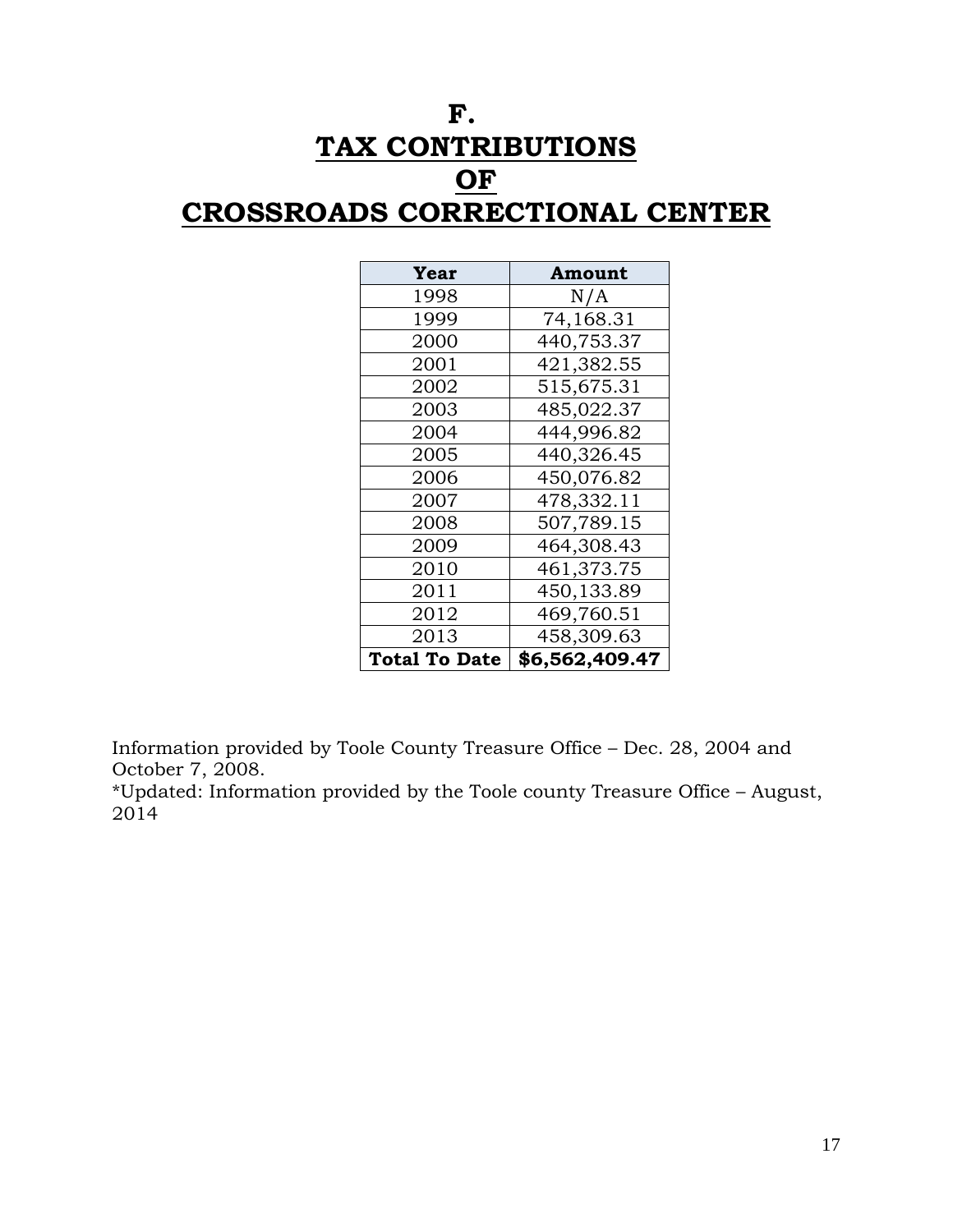# **G. TOOLE COUNTY DISTRICT COURT STATISTICS**

| Year                    | <b>Domestic</b><br><b>Relations</b> | <b>Civil Cases</b> | <b>Criminal Cases</b> | <b>Commitments</b> | <b>Total Cases</b> |
|-------------------------|-------------------------------------|--------------------|-----------------------|--------------------|--------------------|
| 1998                    | 22                                  | 36                 | 59                    |                    | 117                |
| 1999                    | 22                                  | 39                 | 44                    |                    | 105                |
| 2000                    | 29                                  | 63                 | 39                    |                    | 131                |
| 2001                    | 18                                  | 72                 | 47                    |                    | 137                |
| 2002                    | 27                                  | 38                 | 68                    |                    | 133                |
| 2003                    | 11                                  | 43                 | 39                    |                    | 93                 |
| 2004                    | 21                                  | 67                 | 54                    |                    | 142                |
| 2005                    | 31                                  | 95                 | 55                    | 3                  | 184                |
| 2006                    | 25                                  | 107                | 38                    | 3                  | 173                |
| 2007                    | 29                                  | 119                | 38                    | 6                  | 192                |
| 2008                    | 24                                  | 70                 | 21                    | 4                  | 119                |
| 2009                    | 40                                  | 78                 | 32                    | 5                  | 155                |
| 2010                    | 29                                  | 107                | 28                    |                    | 165                |
| 2011                    | 29                                  | 92                 | 36                    | 5                  | 162                |
| 2012                    | 32                                  | 75                 | 46                    | $\overline{4}$     | 156                |
| 2013                    | 34                                  | 78                 | 43                    | $\overline{4}$     | 149                |
| 2014<br>(as of $7/31$ ) | 23                                  | 51                 | 15                    | $\mathbf{1}$       | 90                 |

Information provided by Toole County Clerk of Court Office – Dec. 28, 2004 and October 2, 2008.

\*Updated: Information provided by Sandra Peer, Clerk of Court -August 8,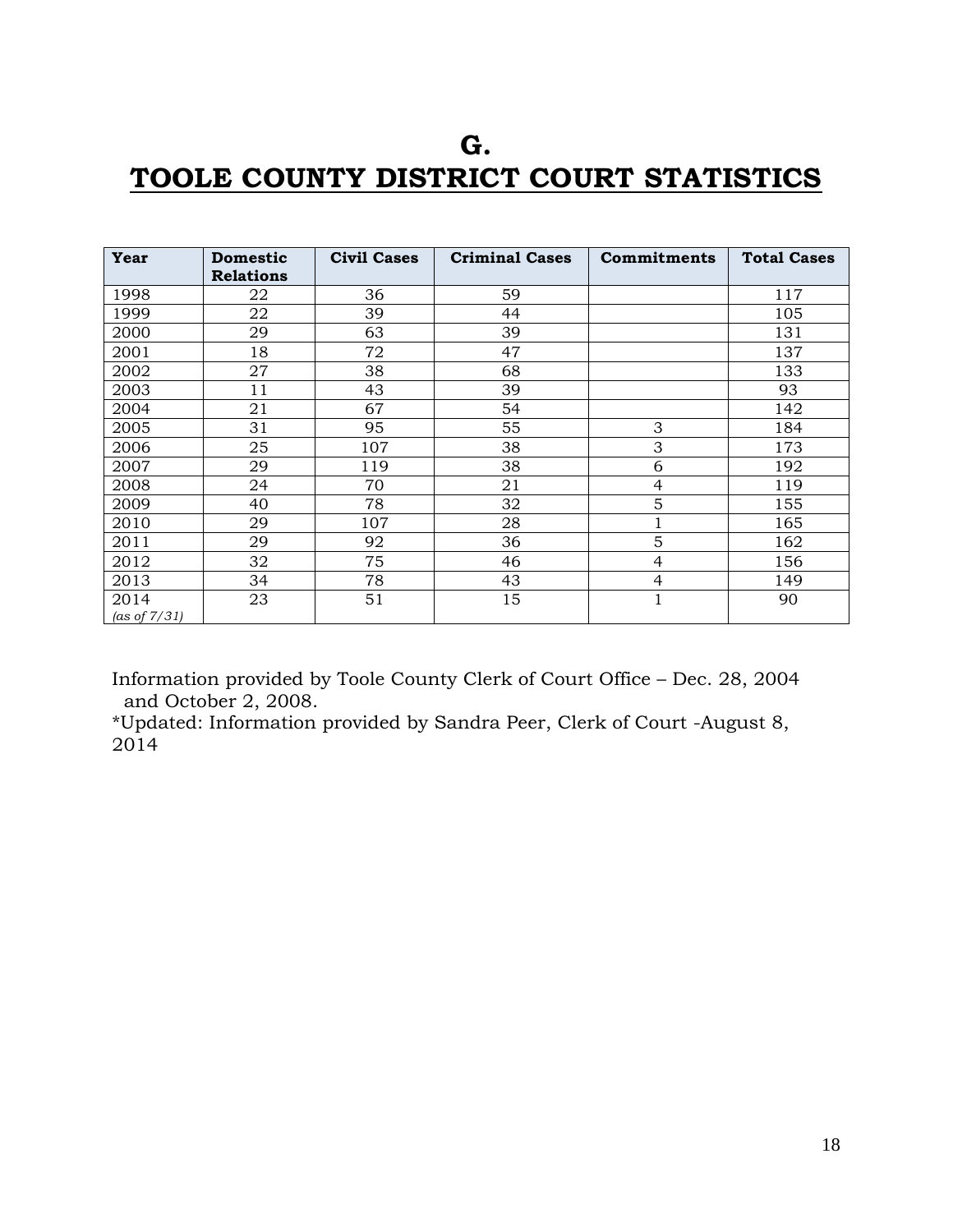# **H. Toole County District Court Statistics Involving CCC Inmates**

| <b>Year</b>     | <b>Total</b> | <b>Type of Case</b>                                                                                                                                     |
|-----------------|--------------|---------------------------------------------------------------------------------------------------------------------------------------------------------|
|                 | Cases        |                                                                                                                                                         |
| 2000            | 4            | Drugs-guard, prisoner, conspiracy, visitor                                                                                                              |
| 2001            | $\mathbf{1}$ | Felony assault                                                                                                                                          |
| 2002            |              |                                                                                                                                                         |
| 2003            | 1            | Homicide                                                                                                                                                |
| 2004            | $2**$        | Rape/Felony Assault                                                                                                                                     |
| 2005            | 6            | Assault; illegal articles x2; distribution dangerous drugs x2 (one by<br>prisoner, one by visitor); assault of peace officer $x2$ ; aggravated assault; |
|                 |              | drug paraphernalia                                                                                                                                      |
| 2006            | 6            | Illegal articles (by guard); assault $w/we$ apon $x7$ ; riot $x4$ ; misdemeanor                                                                         |
|                 |              | assault x6; assault of peace officer x3; possession of weapon                                                                                           |
| 2007            | $\mathbf 0$  |                                                                                                                                                         |
| 2008            | $\mathbf{0}$ |                                                                                                                                                         |
| 2009            | 1            | Assault of a peace officer                                                                                                                              |
| 2010            | 8            | Assault of a peace officer x 3; sexual assault; aggravated assault x4;                                                                                  |
|                 |              | assault w/ weapon x4                                                                                                                                    |
| 2011            | 1            | Violation of a protective order - third offense                                                                                                         |
| 2012            | 5            | Possession of dangerous drugs (by prisoner); possession of a weapon;                                                                                    |
|                 |              | assault; possession of dangerous drugs (by visitor) x2; possession of                                                                                   |
|                 |              | dangerous drugs with intent to distribute                                                                                                               |
| 2013            | 8            | Assault $x2$ ; assault with a weapon; aggravated assault $x3$ ; intimidation;                                                                           |
|                 |              | assault of a peace officer x2                                                                                                                           |
| 2014            | $\Omega$     |                                                                                                                                                         |
| (as of $7/31$ ) |              |                                                                                                                                                         |

Information provided by Toole County Clerk of Court/Toole County Attorney Office – January 17, 2005.

\*Update: Information provided by Sandra Peer –August 8, 2014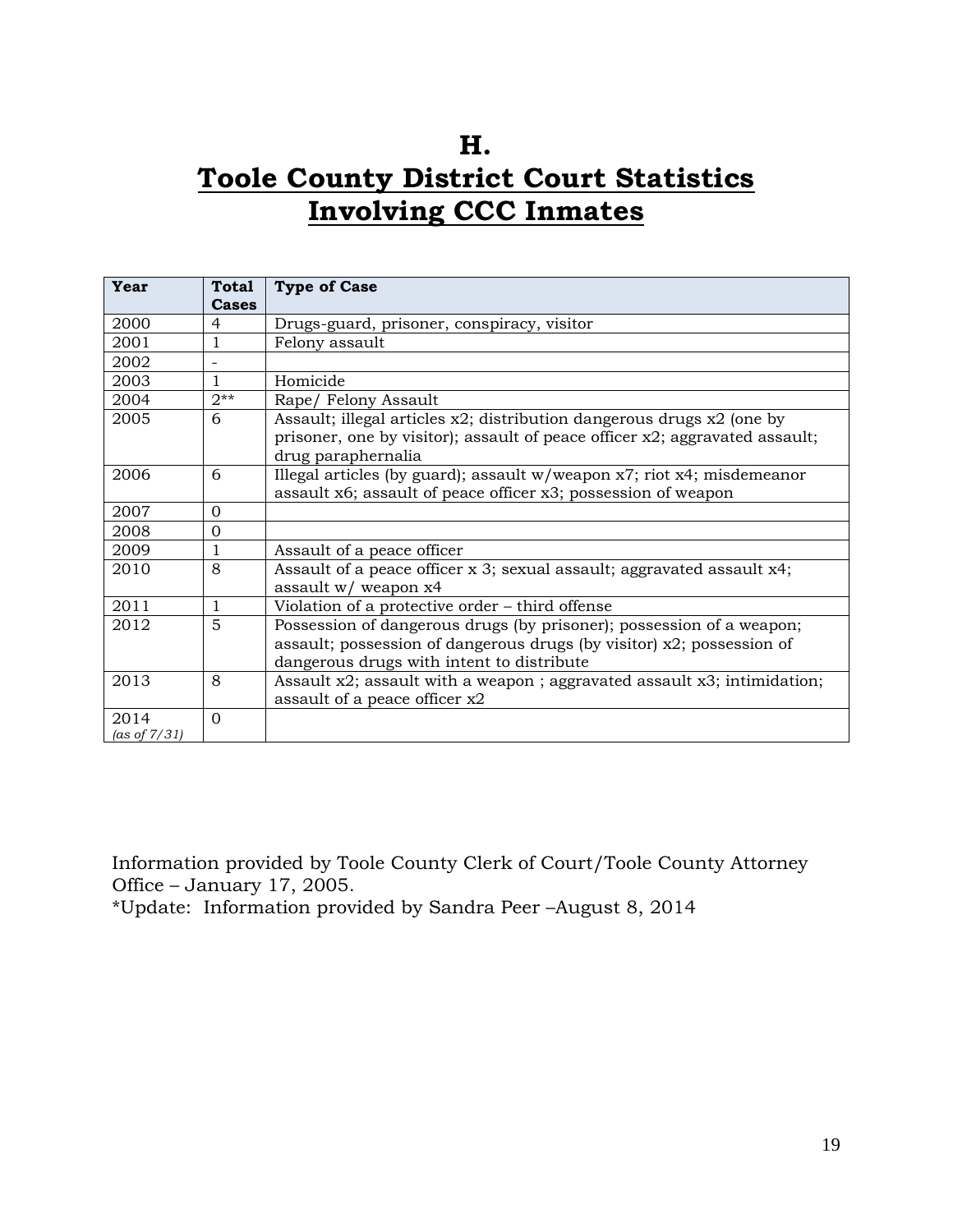| Year                   | <b>Domestic</b>  | Criminal                   | Civil | <b>Total</b> |
|------------------------|------------------|----------------------------|-------|--------------|
|                        | <b>Relations</b> |                            |       | <b>Cases</b> |
| 2005                   | 2                |                            | 14    | 16           |
| 2006                   |                  | 5 (Assault w/weapon, riot, | 5     | 11           |
|                        |                  | assault)                   |       |              |
| 2007                   | 0                | 0                          | 3     | 3            |
| 2008                   |                  | O                          | 6     | 7            |
| 2009                   | 2                |                            | 9     | 12           |
| 2010                   | 9                | 8                          | 20    | 37           |
| 2011                   | 0                |                            | 10    | 11           |
| 2012                   | 6                | 5                          | 10    | 21           |
| 2013                   | Ω                | 8                          | 14    | 22           |
| $2014$ (as of $7/31$ ) | $\overline{2}$   | $\Omega$                   | 8     | 10           |

Information provided by Toole County Clerk of Court – October 2, 2008. \*Update: Information proved by Sandra Peers, Clerk of Court – August 8, 2014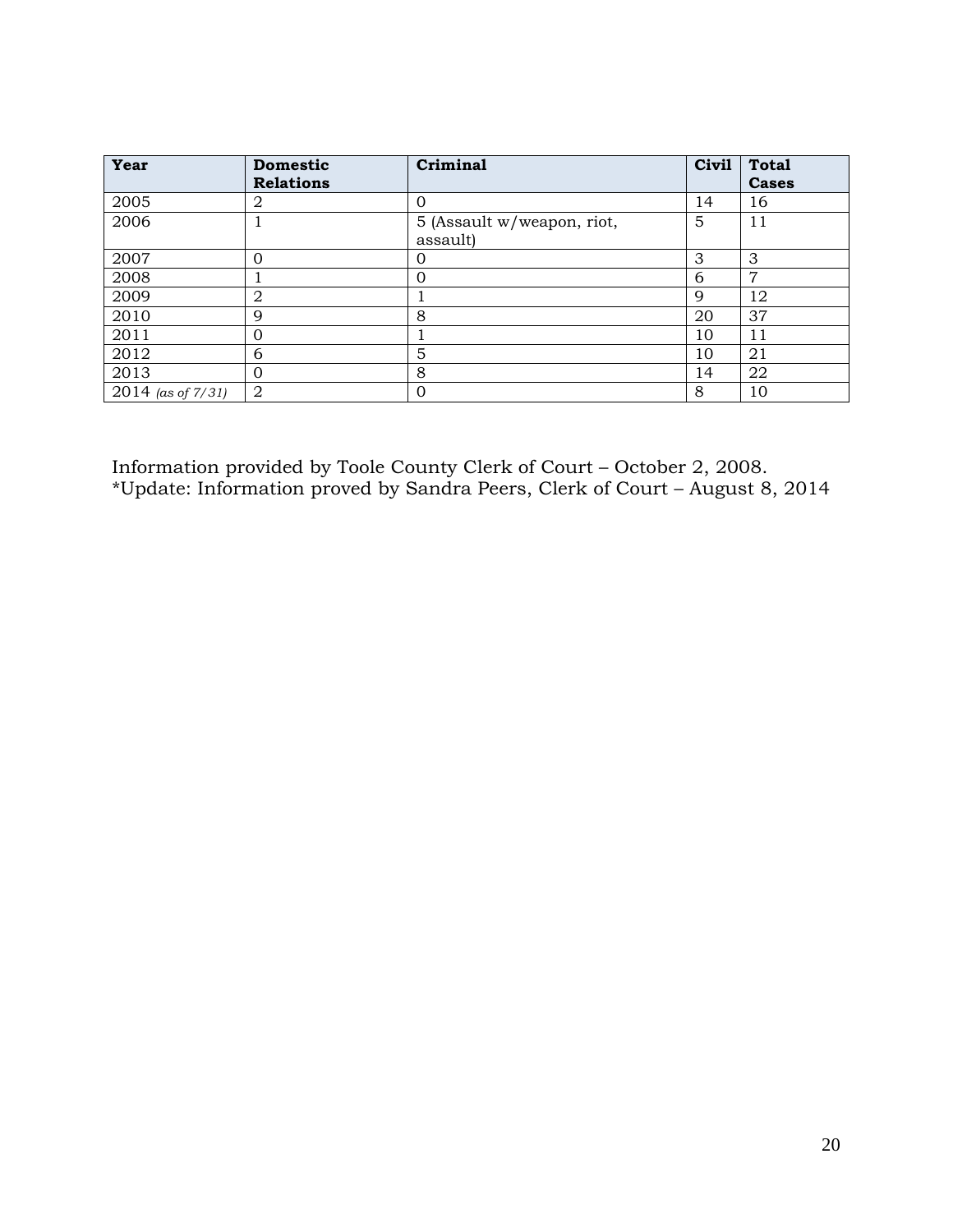# **I. TOOLE COUNTY/CITY OF SHELBY TAX VALUATIONS**

| <b>Year</b> | <b>Toole County</b><br><b>Mill Value</b> | <b>City of Shelby Mill</b><br><b>Value</b> | <b>Shelby Taxable</b><br>Valuation |
|-------------|------------------------------------------|--------------------------------------------|------------------------------------|
| 1998        | 16,630.33                                | 2,845.47                                   | 2,845,470                          |
| 1999        | 16,010.33                                | 2,861.76                                   | 2,861,756                          |
| 2000        | 14,554.95                                | 2,761.08                                   | 2,761,084                          |
| 2001        | 13,876.06                                | 3,218.42                                   | 3,218,421                          |
| 2002        | 13,897.32                                | 3,171.35                                   | 3,171,349                          |
| 2003        | 13,441.64                                | 3,152.84                                   | 3,152,847                          |
| 2004        | 13,386.97                                | 2,973.07                                   | 2,937,073                          |
| 2005        | 13,412.95                                | 2,937.19                                   | 2,937,189                          |
| 2006        | 14,237.73                                | 2,896.02                                   | 2,896,022                          |
| 2007        | 14.748.59                                | 2,882.13                                   | 2,882,128                          |
| 2008        | 14.988.59                                | 2,928.55                                   | 2,928,554                          |
| 2009        | 18,360.354                               | 2,877.48                                   | 2,877,479                          |
| 2010        | 18,946.802                               | 2,756.401                                  | 2,756.401                          |
| 2011        | 19,507.217                               | 2,799.339                                  | 2,799.339                          |
| 2012        | 18,388.046                               | 2,759.436                                  | 2,759,436                          |
| 2013        | 22,731.638                               | 2,930.325                                  | 2,930,325                          |
| 2014        | 21,258.282                               | 2,675.116                                  | 2,675,116                          |

Information gathered from Toole County Revenue Budget and Taxable Valuation/Mill Levy History and Analysis.

\*Update: Information from the Toole County Treasure Office ~ August, 2014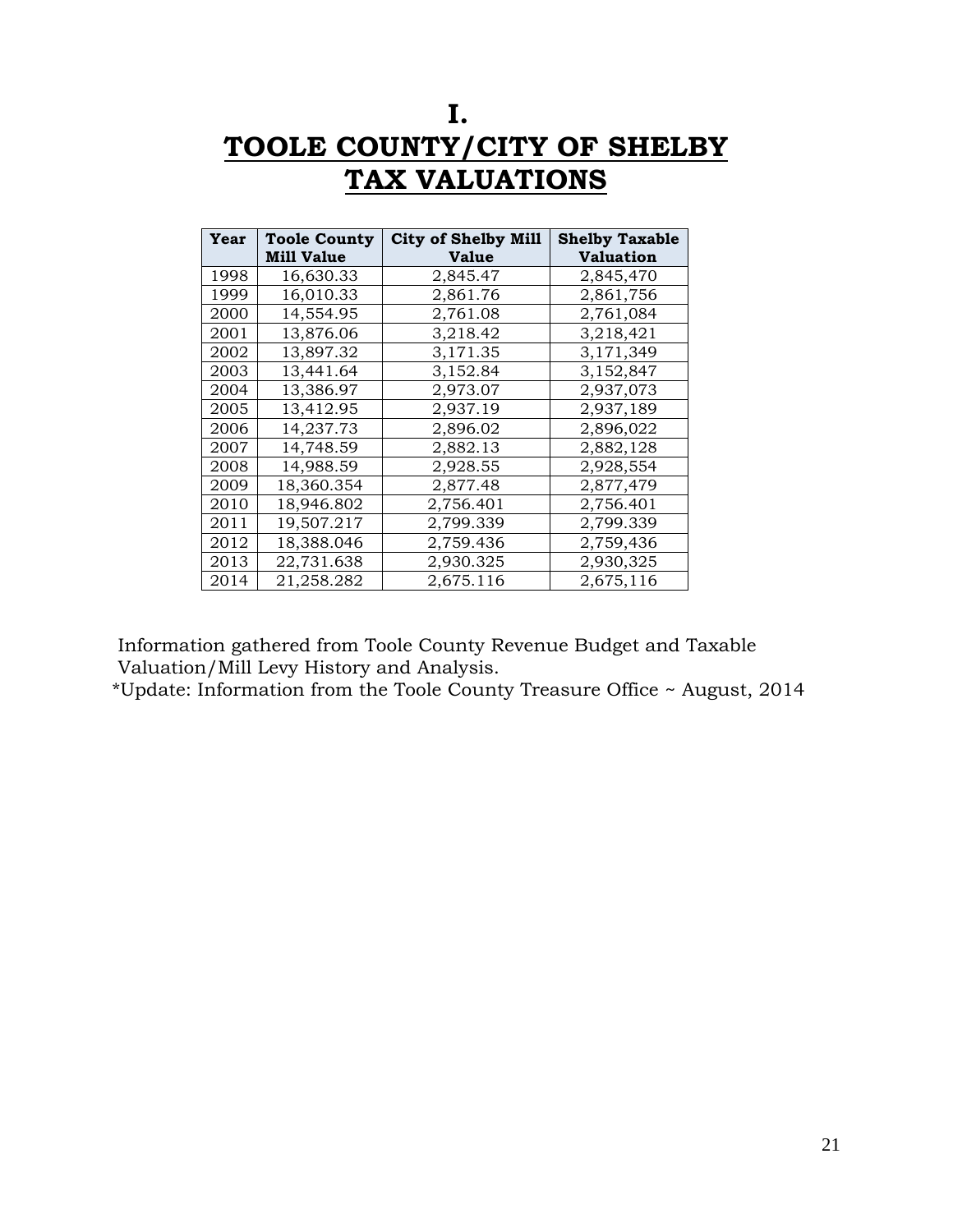# **J. Toole County Office of Public Safety Correctional Center Report**

| Year |                |      |                |                |                |                |              |          |                |                |      |          |              |
|------|----------------|------|----------------|----------------|----------------|----------------|--------------|----------|----------------|----------------|------|----------|--------------|
|      | Jan.           | Feb. | <b>March</b>   | <b>April</b>   | May            | June           | July         | Aug.     | Sept.          | Oct.           | Nov. | Dec.     | <b>Total</b> |
| 1999 |                |      |                |                |                |                |              |          |                |                |      |          |              |
| 2000 |                |      |                |                |                |                |              | 8        |                |                |      |          | 8            |
| 2001 |                |      |                | 60             |                | $\overline{7}$ | 9.5          | 7        | 14             | 6              |      |          | 103.5        |
| 2002 | 2              | 13   | $\overline{4}$ | 2.5            | 16             |                | 23           | 6        | 10             | $\overline{0}$ | 8    |          | 84.5         |
| 2003 |                |      |                |                |                |                |              |          |                |                |      |          |              |
| 2004 |                |      |                |                |                |                |              |          |                |                |      |          |              |
| 2005 |                |      |                |                |                |                |              |          |                |                | 5    | 6        | 11           |
| 2006 | $\Omega$       | 6    | $\Omega$       | 8              | 12             | 6              | $\mathbf{1}$ | $\Omega$ | $\Omega$       | $\overline{0}$ | 8    | 6        | 47           |
| 2007 | $\overline{4}$ | 3    | $\overline{2}$ | 4              | $\Omega$       | 2              | 8            | 6        | 8              | $\overline{0}$ | 6    | $\Omega$ | 43           |
| 2008 | $\overline{4}$ | 1    | 9              | $\overline{2}$ | $\Omega$       | 3              | 7            |          |                |                |      |          |              |
| 2009 | 3              | 5    | 5              | $\overline{7}$ | 6              | 5              | 6            | 8        | 6              | $\overline{7}$ | 5    | 4        | 67           |
| 2010 | 4              | 9    | $\overline{7}$ | 5              | 5              | $\overline{7}$ | 5            | 6        | 11             | 4              | 7    | 4        | 74           |
| 2011 | $\overline{4}$ | 9    | 4              | 4              | 5              | $\overline{7}$ | 4            | 5        | 1              | 2              | 5    | 4        | 54           |
| 2012 | 11             | 3    | $\overline{2}$ | 9              | 6              | 14             | 8            | 7        | $\overline{4}$ | 10             | 9    | 6        | 89           |
| 2013 | $\overline{7}$ | 9    | 15             | 6              | 16             | 6              | 7            | 5        | 12             | 6              | 9    | 12       | 110          |
| 2014 | $\overline{7}$ | 12   | 12             | 19             | $\overline{7}$ |                |              |          |                |                |      |          |              |

Crossroads Correctional Center Related Hours Monthly

\*Open spaces indicate no report was given to the council during that reporting period

Information gathered from Shelby City Council Minutes.

\*Update: Information gathered August, 2014 from Shelby City Council Minutes.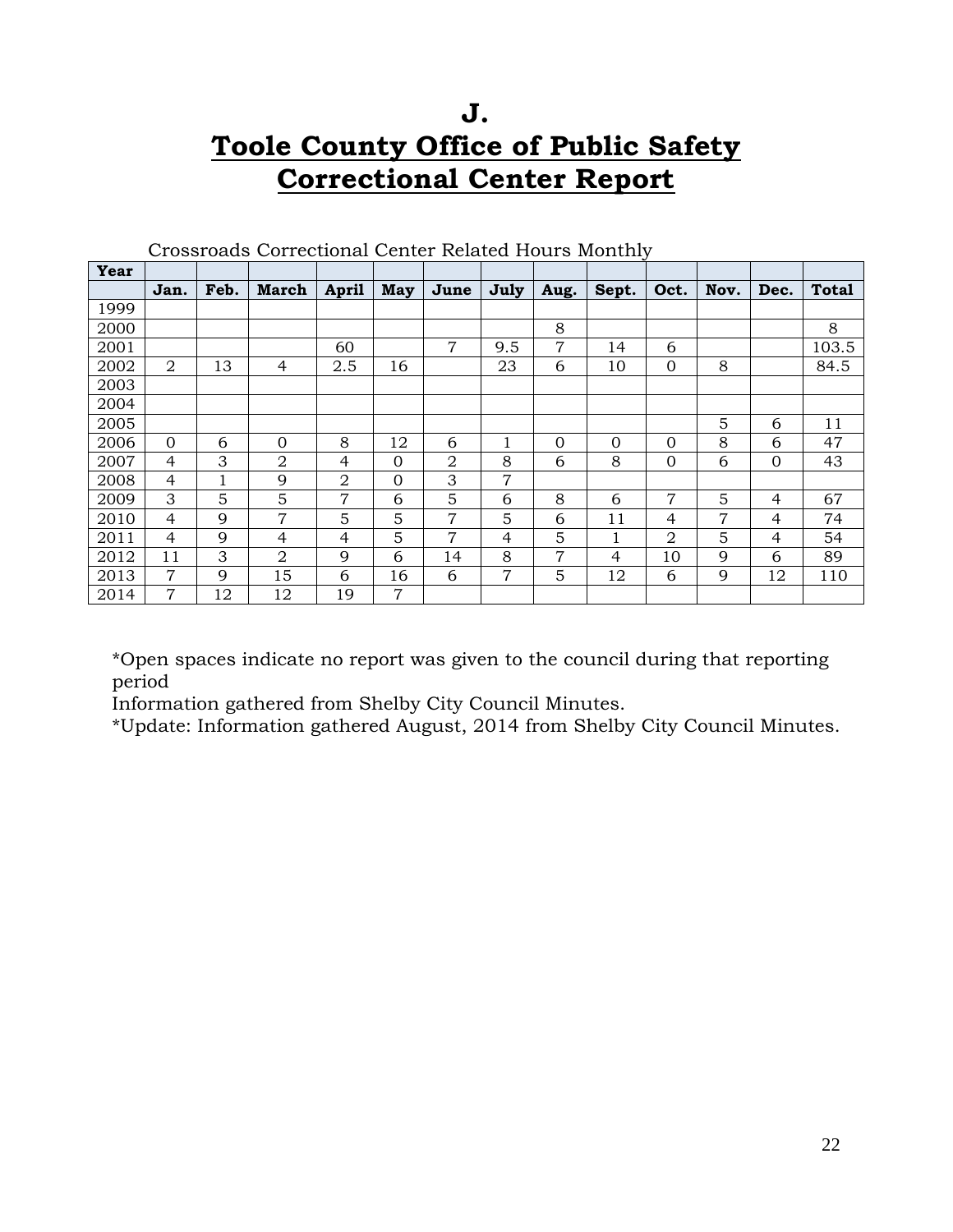### **Toole County Department of Public Safety Report 2008**

The Toole County Department of Public Safety has conducted a study of the impact of the Crossroads Correctional Center operated by Corrections Corporation of America on the Toole County Department of Public Safety from 2005 to 2008. In this study we looked at 4 areas of impact that CCC has had on our agency over the past 4 years. We broke those areas of impact down into Civic Process, Criminal Investigation, Detention Issues and Other Area of Impact. (See attached appendixes for further explanation)

The final conclusions of this study indicated that CCC accounted for the very conservative estimate that over the past 4 years TCDPS expended **1320 man hours** with issues directly related to CCC being located in Toole County.

#### **Overview (Prepared from Toole County Department of Public Safety Report)**

|                        |       | Civic Process   Total Hours   Average Hours Per Year |
|------------------------|-------|------------------------------------------------------|
| Clerical Impact   53.5 |       | 14.27                                                |
| Actual Service         | I 82. | 21.87                                                |
| Total                  | 135.5 | 26.14 hours per year                                 |

#### **Civic Process (2005 – October 2008)**

#### **Criminal Investigation (2005- October 2008)**

|                        |     | Criminal Investigation   Total Man Hours   Average Hours Per Year |
|------------------------|-----|-------------------------------------------------------------------|
| Criminal Investigation | 472 | 125.87 hours per year                                             |

#### **Detention Issues (2006-October 2008)**

| <b>Detention Issues</b>  | <b>Total Man Hours</b> | <b>Average Hours Per Year</b> |
|--------------------------|------------------------|-------------------------------|
| # Transported            | 90                     | 44.72                         |
| In-state Warrant         | 7                      | 2.55                          |
| Out-of-state Warrant 2   |                        | .72                           |
| Local Criminal Holds   6 |                        | 2.18                          |
| <b>Total</b>             | 105                    | 50.17 hours per year          |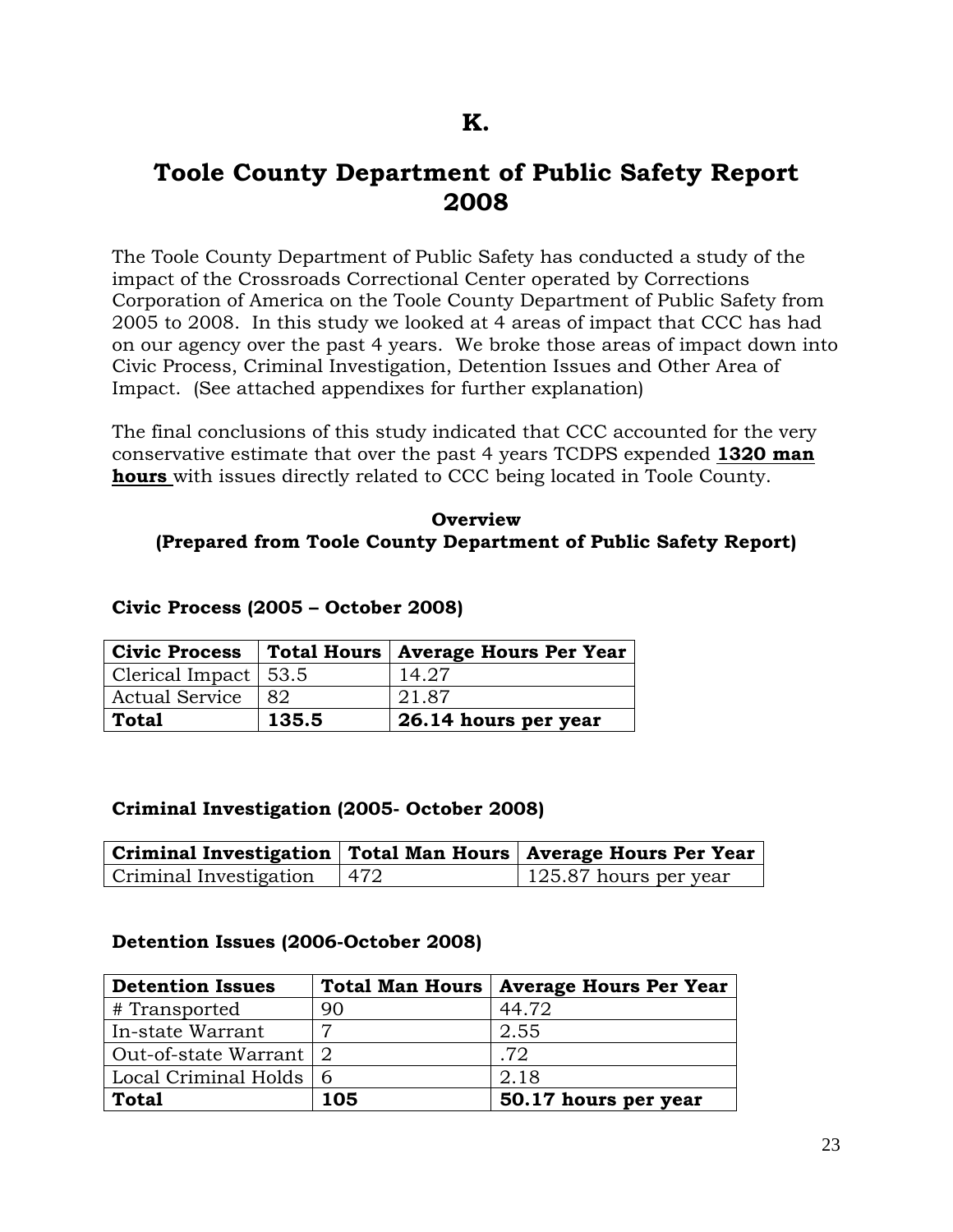#### **Other Impacts (2006-October 2008)**

| <b>Other Impacts</b>          |                   | Total Man Hours   Average Hours Per Year |
|-------------------------------|-------------------|------------------------------------------|
| <b>EMS</b> Dispatch Incidents | $\overline{)}$ 38 | 13.81                                    |
| Other Responses               | 21                | 7.64                                     |
| Traffic Man Hours             | 66                | 24                                       |
| <b>Administrative Hours</b>   | 66                | 24                                       |
| <b>Total</b>                  | 191               | 69.45 hours per year                     |

### **Civil Process**

The Toole County Department of Public Safety is the agency tasked with serving all civil process relating to inmates and staff at CCA. This includes wage garnishments on staff, orders of protection, and criminal court summons on inmates, as well as civil court action such as child custody and marriage dissolution on inmates. Many of these papers come from out of county or state and do not directly come through the local court system. Impact on our office can be broken down to 2 separate categories:

#### **Clerical Impact:**

When a paper is received by our office it is imputed into our computer system, assigned a file, and issued to an officer for service. This is all done by the department civil clerk. When the service is made by the officer, the clerk then issues the appropriate "return of service" or manages any funds or property returned depending on the type of service conducted. The amount of clerical time required per civil paper is approximately 30 minutes per paper.

| Year   | <b>Total CCC Civil</b><br><b>Papers</b> | <b>Clerical Hours</b> |
|--------|-----------------------------------------|-----------------------|
|        |                                         |                       |
| *2005  | 30                                      | 15                    |
|        |                                         |                       |
| 2006   | 28                                      | 14                    |
|        |                                         |                       |
| 2007   | 23                                      | 11.5                  |
|        |                                         |                       |
| **2008 | 26                                      | 13                    |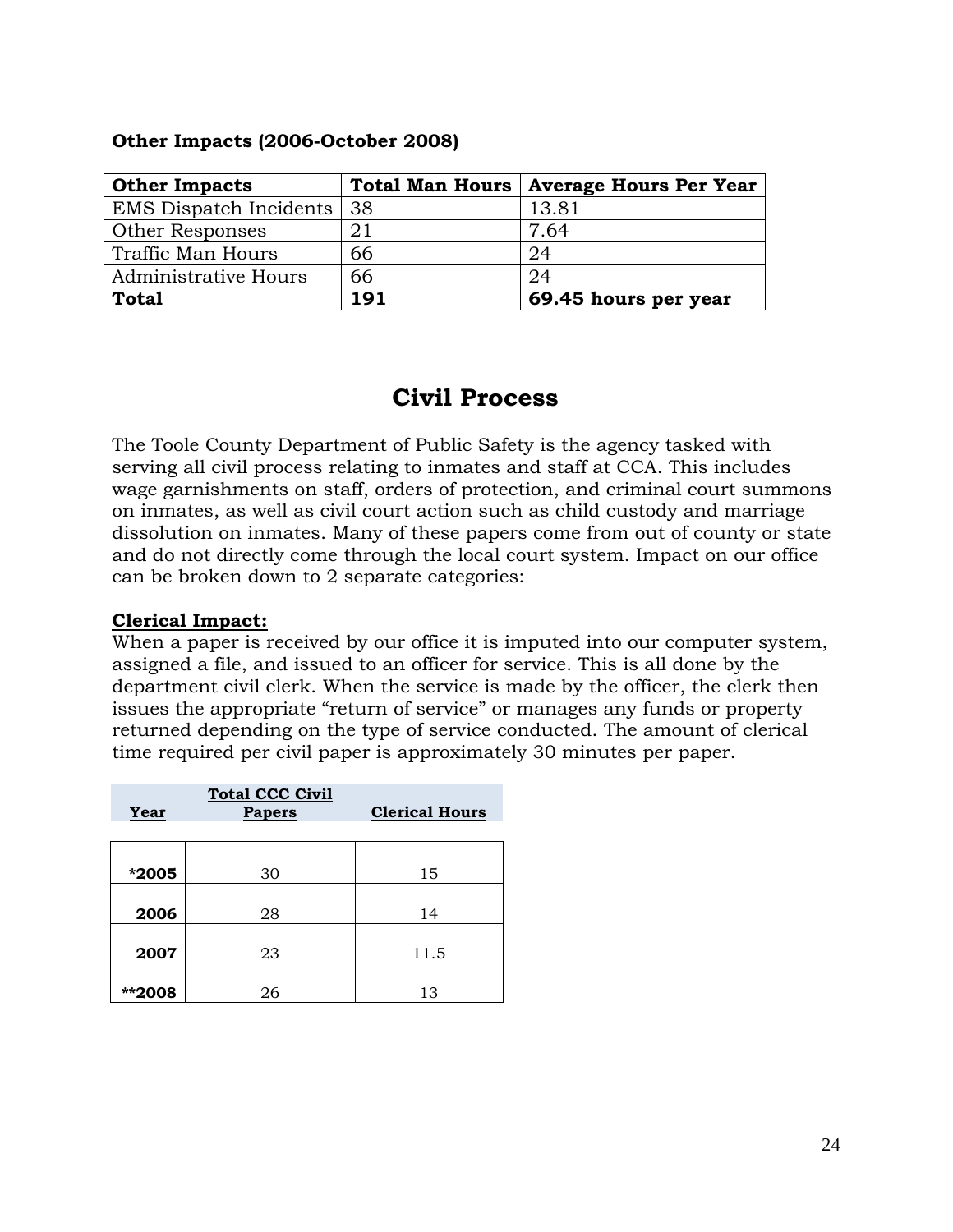#### **Actual Service:**

Due to the high level of security at CCA any time that an officer attempts to make service at the prison a considerable amount of time is required just passing through security. A normal civil process service at the prison takes about 1 hour. The number of papers served usually makes little difference in time required as travel to and from and security screening is the main time considerations. In an attempt to save time, papers are now held (if time permits) and service is only made when multiple papers can be served at one time. (This was not done prior to 2007)

| Year   | <b>Total CCC Civil</b><br>Papers | <b>Service Attempts</b> | <b>Total Hours</b> |
|--------|----------------------------------|-------------------------|--------------------|
| *2005  | 30                               | 30                      | 30                 |
| 2006   | 28                               | 28                      | 28                 |
| 2007   | 23                               | 10                      | 10                 |
| **2008 | 26                               | 14                      | 14                 |

#### **Conclusion:**

Civil process impacting the Toole County Department of Public Safety involving CCA has averaged **34 man hours per year** over the past 4 year period

| Year    | <b>Clerical Hours</b> | <b>Service Hours</b> | <b>Total Hours</b> |
|---------|-----------------------|----------------------|--------------------|
| $*2005$ | 15                    | 30                   | 45                 |
| 2006    | 14                    | 28                   | 42                 |
| 2007    | 11.5                  | 10                   | 21.5               |
| **2008  | 13                    | 14                   | 27                 |

# **\* CFS instituted 10-5-05-data estimate prior to that date**

**\*\* As of 10-1-08**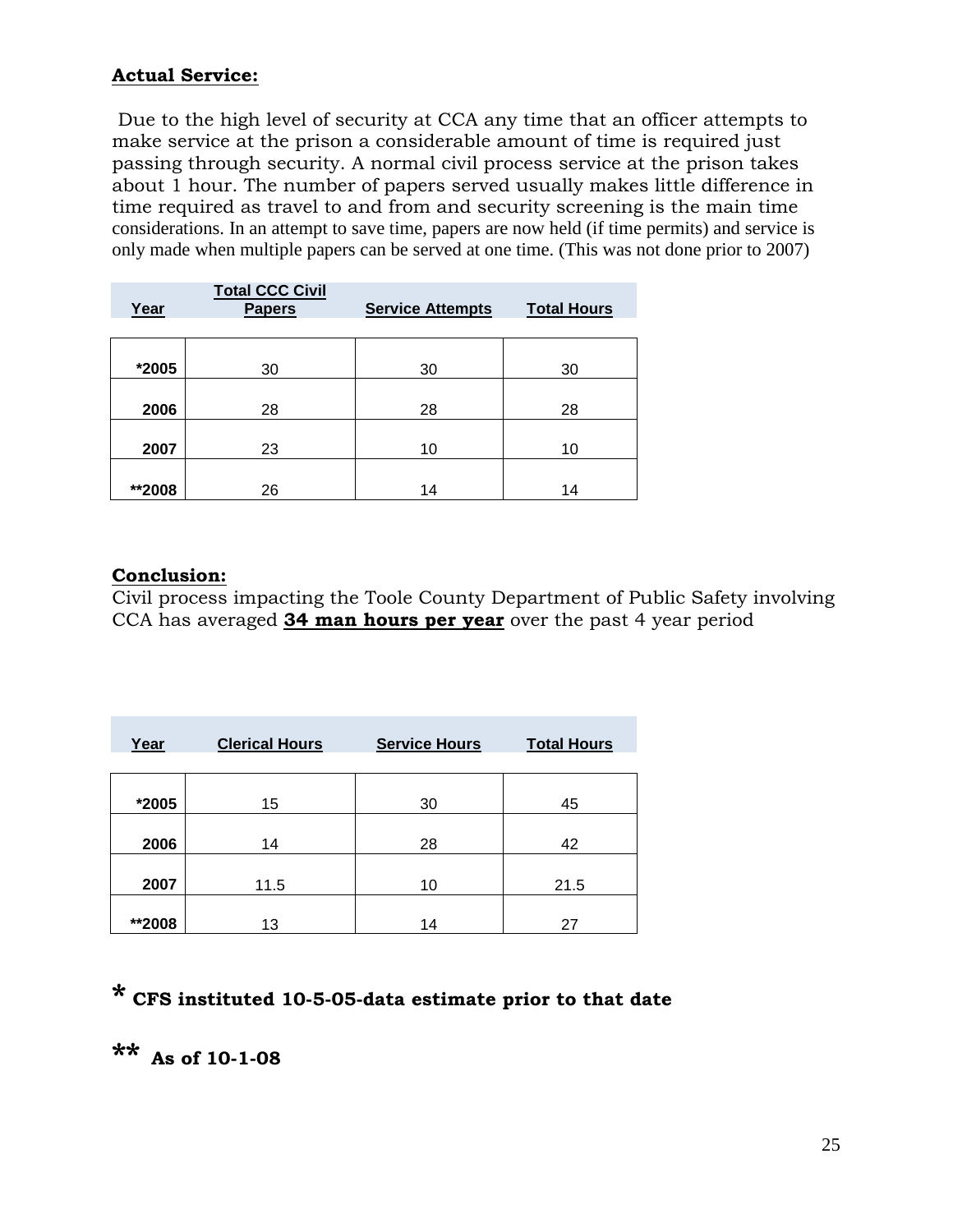# **Criminal Investigations**

The Toole County Department of Public Safety investigates all felony criminal occurrences and allegations that happen at CCA. However the nature of the case dictates the amount of time required for the investigation. Tracking this has been difficult due to the nature of criminal investigative procedure itself. Prior to this report we attempted to report actual time spent at CCA collecting evidence, conducting interviews, and direct coordination with CCA staff. This does not however provide an accurate picture of the time that goes into a criminal investigation. The criminal investigation does not stop after the initial response to the incident. It continues and encompasses such things as report writing, evidence submission and management, follow-up interviews, research, witness and trial preparation, and other case specific requirements. The majority of cases investigated at CCA involve sexual assaults on inmates by other inmates, sexual assaults involving staff, drug smuggling, or violent assaults on inmates or staff. The simplest case investigated will take a **minimum of 8 man hours** from beginning to end. A more complicated case with numerous offenders such as the January 2006 riot that resulting in the stabbing of 2 inmates, and the felony assaulting of 3 correctional officers, or the May 2008 alleged sexual assault of an inmate by a correctional officer take considerably more time and effort. In the riot case a minimum of **250 man hours** were spent conducting interviews, processing and submitting evidence, preparing for trail, and doing case specific follow-up investigation. The sexual assault case consumed at least **20 man hours** due to inmates being moved to other state facilities prior to notification of the offense. This necessitated additional travel time and investigative time spent.

|       | Criminal<br>Investigations | <b>Minimum Man Hours</b> |
|-------|----------------------------|--------------------------|
| 2005  | 19                         | 152                      |
| 2006  | 18                         | 144                      |
| 2007  | 12                         | 96                       |
| *2008 | 10                         | 80                       |

#### **Conclusion:**

In the past 4 year the Toole County Department of Public Safety can conservatively state that they have consumed at least **750 man hours** investigating criminal cases at CCA.

\* As of 10-1-08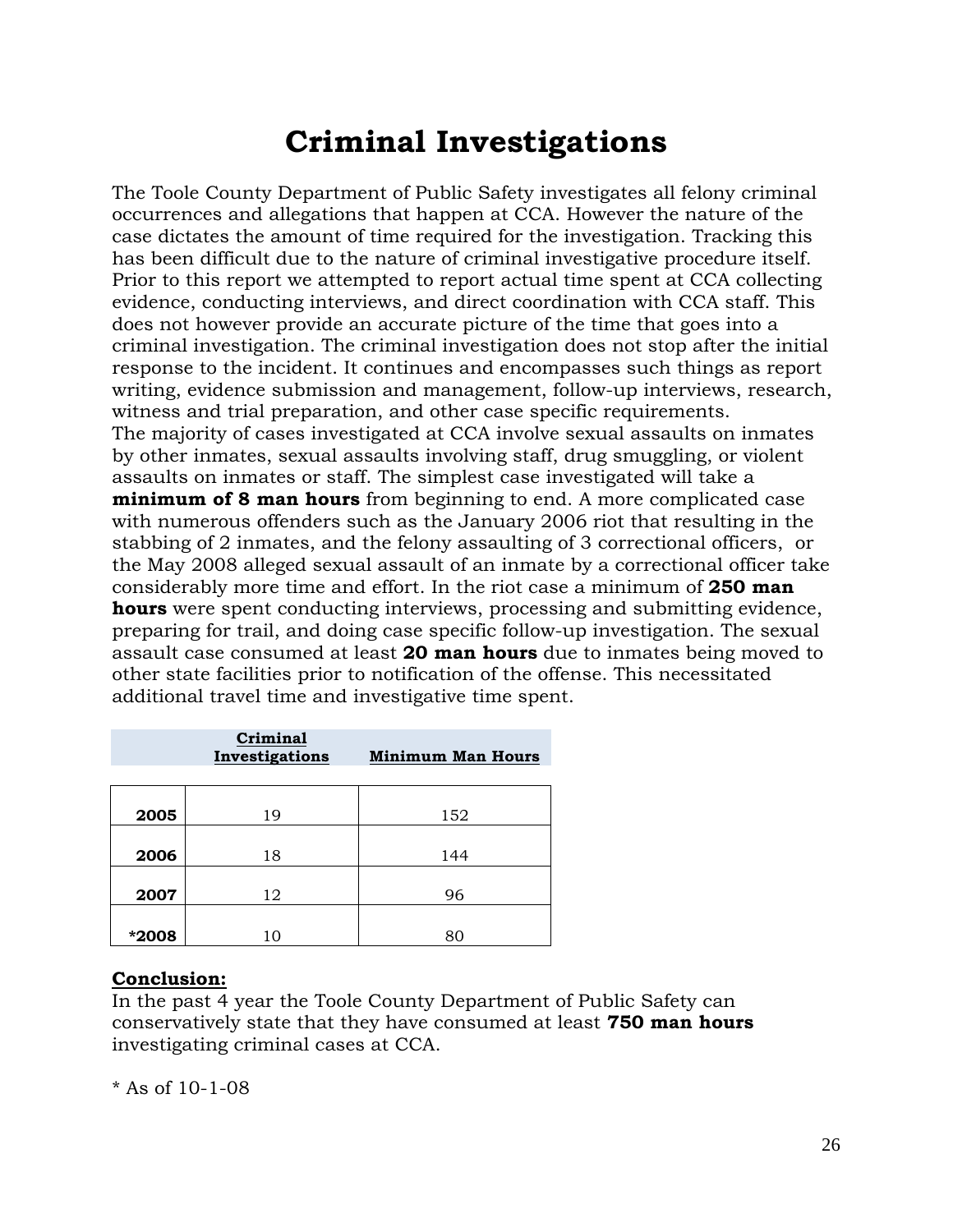# **Detention Issues**

Impact on the *Toole County Detention Center* can be broken down into three categories:

#### **Shuttle Transport Holds:**

Due to the location of CCA the *State of Montana Prisoner Transport System* makes numerous trips to Shelby shuttling inmates from one state facility to another. This has facilitated the Toole County Jail being used as a Pickup/Drop-off point for inmates from other agencies to easily accommodate this transport. Agencies all along the High Line now drop their inmates off at our facility to be picked up by the *Inmate Transport Shuttle*. These are short term holds that are not processed into our facility and are done as a courtesy for other agencies. An example would be *Blaine County* has an inmate ready to go to *Montana State Prison*. This inmate is dropped off at Toole County at 8AM and is held in the booking room cage until the shuttle van arrives at 11AM for the pickup. During this 3 hour time frame Toole County Jail Staff monitored and cared for the inmate and coordinate with the transportation shuttle and staff. At present we are averaging 2-3 inmate drop offs per month for an average of **6 to 9 man hours a month** on inmate transport holds.

#### **Other Agency Warrants:**

Inmates being released after serving their sentences at CCA that have outstanding warrants from other agencies are arrested by our officers. The warrants are served and the inmates are incarcerated and then extradited to the various agencies that issued the warrants. In-state misdemeanor warrants take approximately **1 hour** for an officer to respond to the prison, arrest, serve the warrant and transport the prisoner to the Toole County Jail. The inmate is processed into the facility taking approximately **1 hour.** The inmate is then held in jail until the agency that holds the warrant arrived to take custody of the inmate. This usually lasts less than 72 hours as we bill the agency at \$50.00 per day for holding the inmate. The arresting officer then has an additional **1hour** of paperwork compiling all case related documents, writing his offense report and managing his case file.

Out-of-state felony warrants work much the same with some marked differences. In this case the inmate may be held as long as 90 days and we are unable to bill the originating agency for holding costs. This is due to the *Interstate Inmate Extradition Compact* that the State of Montana is party to. All costs including inmate medical then fall back on Toole County. At minimum an out of state warrant arrest requires at least **5 additional man hours.** 

#### **Local Criminal Holds:**

These are inmates that commit offenses while incarcerated at CCA and then discharge there sentence with the State of Montana and then revert to local custody. This is also a very difficult issue to quantify the impact. Any inmate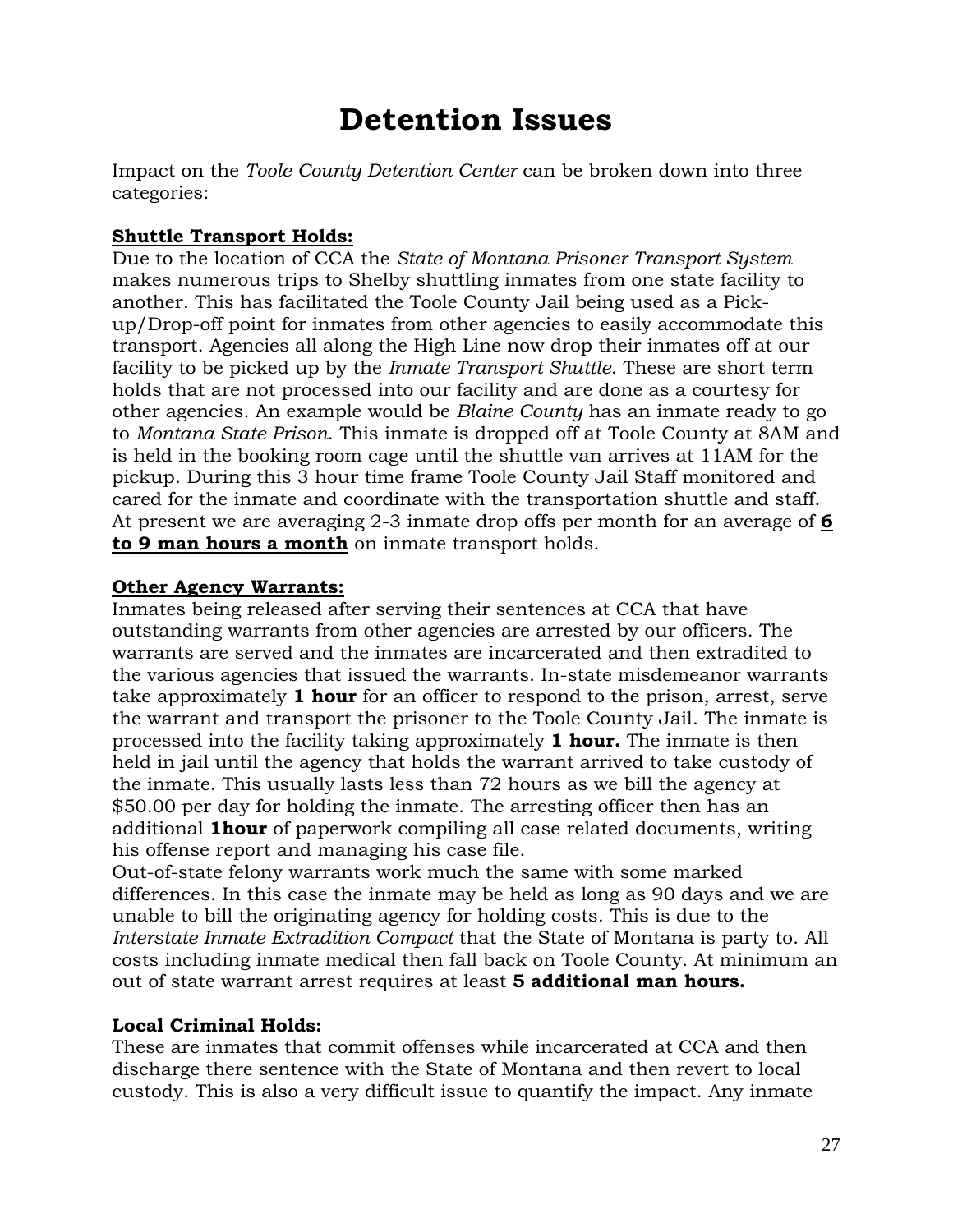held in our facility costs us an average of \$50.00 per day to hold. It also places certain burdens on our facility and staff. As the majority of inmates held in Toole County Detention center are inmates on misdemeanor charges it is very difficult for us to mix these more serious felony (often predatory) inmates with local misdemeanor offender. This has necessitated our agency having to house these inmates in higher security facilities at local tax payer expense. We have been successful on occasion in trading inmates with other facilities to make this much more affordable. As these hold can last for many months while the case works its way through court we have had to be creative in our response to these issues. An example of this would be the January 2006 riot at CCA that involved 5 inmates being criminally charged, and then all 5 of them being released to our custody during the next year. 2 of the inmates were held in our facility and 3 were housed in Cascade, Hill, and Pondera County Jails for long periods of time. The two inmates held locally were held for a combined 140 days and necessitated **hundreds of man hours** each for court transport, processing and care. The 3 inmates held in other facilities required long distance transport and high security for court appearances as they were considered a very high security threat.

| Year   | #Transport | In state warrant | Out of state<br>warrants | <b>Local Criminal</b><br>Holds |
|--------|------------|------------------|--------------------------|--------------------------------|
| *2005  | no data    | no data          | no data                  | no data                        |
| 2006   | 30         |                  |                          | 5                              |
| 2007   | 30         | $\overline{2}$   | 0                        | ∩                              |
| **2008 | 30         |                  |                          |                                |

\* CFS instituted 10-5-05-no data available

\*\* As of 10-1-08

# Approximation as no records are maintained

#### **Conclusion:**

Inmate Detention issues have resulted in the use of at least **250 man hours** over the past 4 years. Inmate detention costs at a minimum of **\$7000.00** have occurred.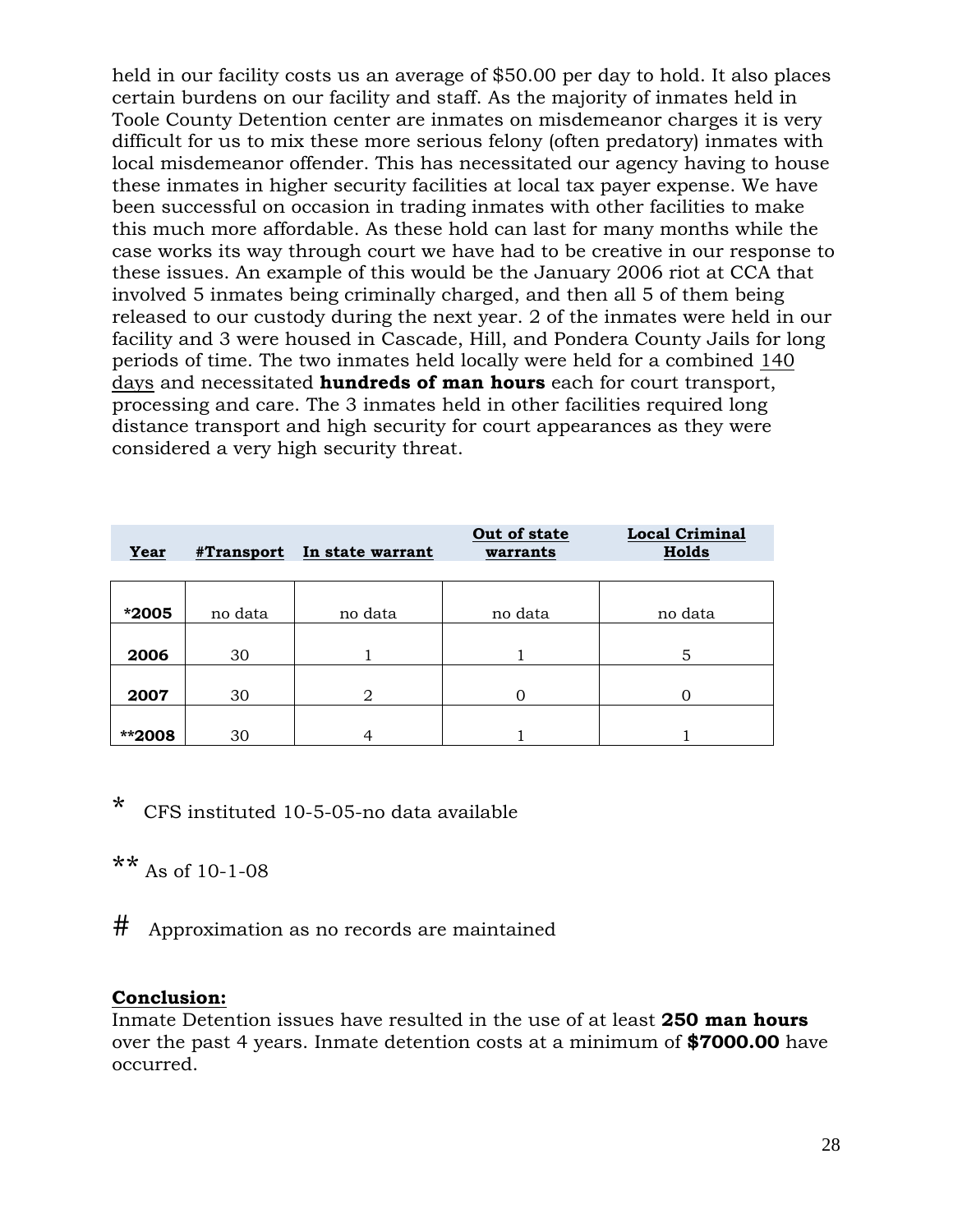# **Other Impacts**

There are many other issues that impact the Toole County Department of Public Safety in regards to CCA being located in Toole County. In general we will break then down into the following categories.

#### **Administration:**

The administration of the TCDPS meets with and coordinates with the administration of CCA on a fairly regular basis. Sheriff Matoon sits on the Prison Advisory Board. We have been involved in joint emergency table top exercises, as well as joint mock incidents. We have worked to provide mutual support and a favorable working environment between the two entities. A significant amount of time and energy has been expended trying to determine the extent that CCA has impacted our agency. This administrative action is conservatively estimated at **a minimum of 2 hours** per month.

#### **Traffic Issues:**

Periodically deputies conduct traffic patrols on the prison access roads and roads around the prison. We also receive citizen complaints regarding erratic driving by prison staff and visitors in the area of the prison. This necessitates the re-direction of our traffic patrols to cover this isolated area, often at high traffic times where we would normally be in other areas (school zones) due to CCA shift change schedule. Traffic accidents have occurred that require our response and investigation. We safely estimate that we have spent an average of **2 man hours per month** involved with traffic issues involving CCA in the past four years.

#### **CCA Staff:**

CCA employs approximately 200 employees. Many of these individuals live in this county and have come to Toole County only due to the employment at this facility. These employees have families and have increased the population of Toole County. As with any increase in population however that does have an impact on our agency. Their children are involved in the same incidents that any children are involved in. They are arrested for curfew violation, minor in possession of alcohol, and other such status offenses. The parents (employee's and spouses) are involved in the same type of interaction with local law enforcement that other citizens are. They are involved in minor traffic accidents, domestic disturbances, mental health issues, child custody issues, and are also the victims of crimes. It should be pointed out that these citizens do not appear to have a higher or lower instance of interaction with law enforcement than the general population. It does not seem possible to quantify the direct impact these citizens have on our agency without considerable effort, but this impact should be noted.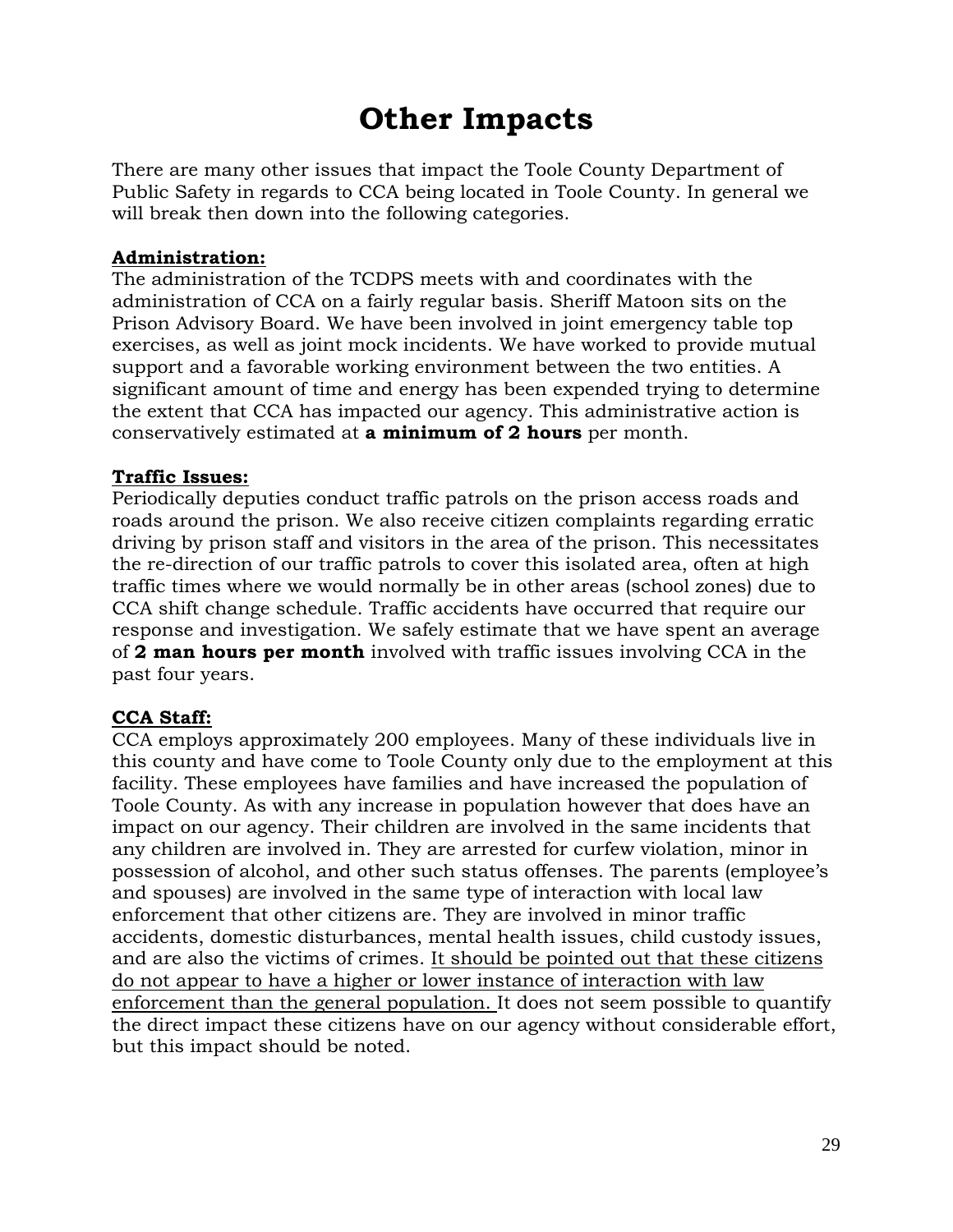**Miscellaneous Impact**: The Toole County Dispatch Center provides emergency dispatch services for fire and medical emergencies at CCA. Deputies respond to any variety of complaints in the area from reported hunters shooting near the prison, to suspicious persons or vehicles sighted near, but off prison grounds. Once again it is not possible to quantify these issues but they should be noted as they do cause an impact on our agency.

| Year   | <b>EMS Dispatch Incidents</b> | <b>Other Response</b> | <b>Traffic Man</b><br><b>Hours</b> | <b>Administrative Man</b><br><b>Hours</b> |
|--------|-------------------------------|-----------------------|------------------------------------|-------------------------------------------|
| *2005  | no data                       | no data               | 24                                 | 24                                        |
| 2006   | 17                            | 5                     | 24                                 | 24                                        |
| 2007   | 13                            |                       | 24                                 | 24                                        |
| **2008 | я                             | 9                     | 18                                 | 18                                        |

NOTE: EMS and OTHER RESPONSE is not shown in estimated man hours.

\* No data / prior to CFS format

\*\* As of 10-1-08

#### **Conclusion:**

CCA has impacted the Toole County Department of Public Safety a very conservative estimate of **200 man hours** in these areas of study over the past 4 years.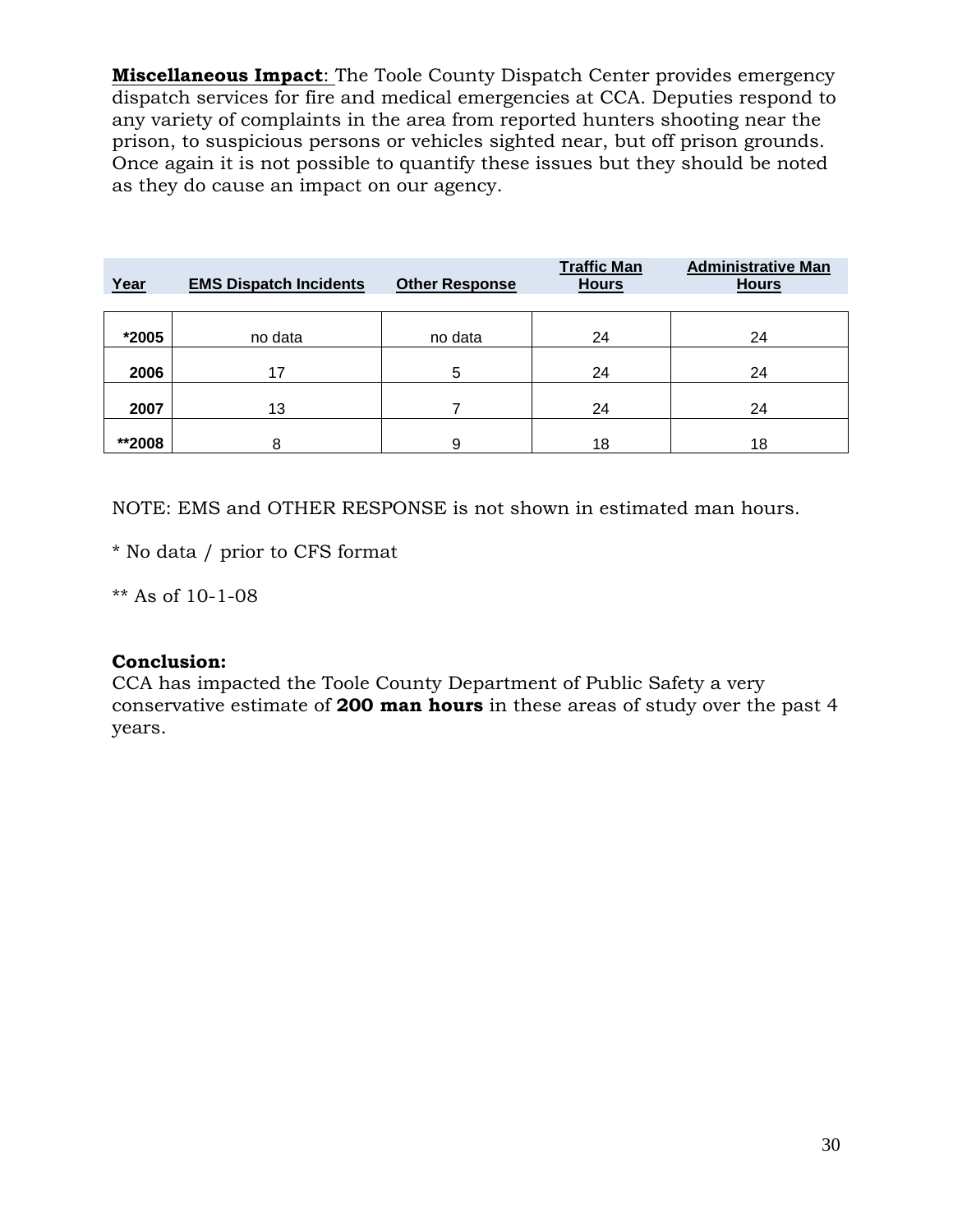# **Toole County Department of Public Safety CCC 15 year Impact Report 8-1-14**

The Toole County Department of Public Safety conducted a 10 Year impact study of the Crossroads Correctional Center on our agency. This report is a follow up on the conclusions reached with that study with the time line expanded out to 15 years. The study was conducted using the years 2009, 2010, 2011, 2012 and 2013. This was compared to the statistics and conclusions arrived at in the 10 year study. The results showed a slight increase in activity in most areas. We attribute this to the addition of a federal inmate wing at CCC increasing the inmate population at the facility. Also the fact that these federal inmates are mostly pre-trial detainees who are often in there very early stages of incarceration and often detoxifying from some form of substance abuse, or are just not institutionalized to the rigorous rules and regulations of a correctional facility leads to a disproportionate increase in activity based upon the number of inmates that the federal wing houses.

The previous study indicated 1320 man hours used directly relating to CCC responses by our agency this figure was arrived at over a 4 year span while this study looks at five years of activity…………however even taking the extra year into account this figure appears to be consistent with a slight yearly increase over the previous time periods analysis. The yearly breakdown for this time period is as follows:

#### **Civil Process**

| Year | civil papers served | total service<br>hours | total clerical hours | total civil man ho |
|------|---------------------|------------------------|----------------------|--------------------|
| 2009 | 28                  | 18                     | 14                   | 32                 |
| 2010 | 44                  | 25                     | 22                   | 47                 |
| 2011 | 30                  | 17                     | 15                   | 32                 |
| 2012 | 46                  | 30                     | 23                   | 53                 |
| 2013 | 45                  | 25                     | 22.5                 | 47.5               |

average yearly civil hours = **42**

#### **Criminal Investigations**

*Some cases are more complicated than others and do require more time to investigate. On average each year one to two cases far exceed the normal hours invested in them due to trial*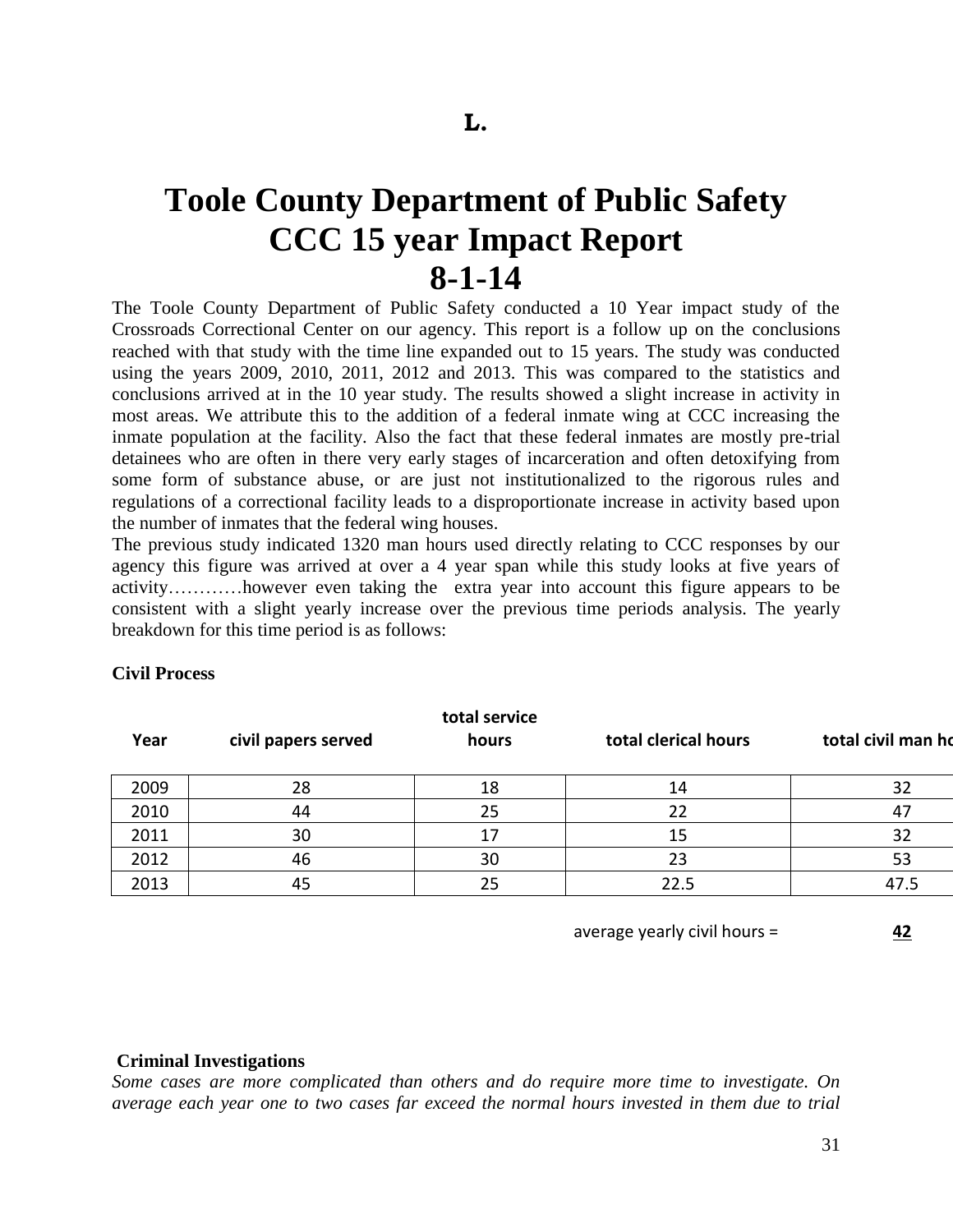*preparation and the details of the case. These cases typically require a minimum of 250 man hours additionally. The below listed figures do not reflect this additional time.*

| year | criminal investigations | minimum man<br>hours |
|------|-------------------------|----------------------|
| 2009 | 19                      | 152                  |
| 2010 | 27                      | 216                  |
| 2011 | 15                      | 120                  |
| 2012 | 20                      | 160                  |
| 2013 | 29                      | 232                  |
|      |                         |                      |

**average yearly 176**

#### **Detention Issues**

The only issue that has changed with any significance to this report is the addition of the federal holding wing. As these are often pre-trial inmates who are awaiting court dispositions they are not held at CCC for a significant time period. If these inmates do commit an offense while incarcerated at CCC such as attacking another inmate or a correctional officer it becomes a state crime and is investigated and prosecuted by our agency and local court system. Often in the time period between the commission of the criminal act and court proceedings the federal matter is cleared up and the inmate is transferred to an out of state federal detention center to serve their sentence. This causes our agency transportation and housing issues far out of the normal range of time and expense. A recent example involved the transportation of 1 inmate from Victorville CA twice in the same month for court appearances. There is no assistance available from federal authorities and we have been unsuccessful in gaining any help from CCC and have had to absorb the entire cost of this activity with our budgetary dollars and man hours.

Also due to the extreme potential of violence due to the character of these high risk inmates while being held and transported during court proceedings, our agency has had to adopt the routine of security threat assessment and security plans for the court house as well as the purchase of additional security equipment to handle trial scenarios with this new violent class of inmate. This can be a time consuming process that is also something new on a fairly routine basis, often with a plea deal struck at the last minute making all planning wasted time. With the exception of these issues all of the detainment issues listed in the 10 year report remains the same.

| 2009 | 11 | 21 |
|------|----|----|
| 2010 | 16 |    |
| 2011 |    | 11 |
| 2012 | 16 | 26 |
| 2013 | 15 | 21 |

### **Other Impacts Year EMS Dispatched other response**